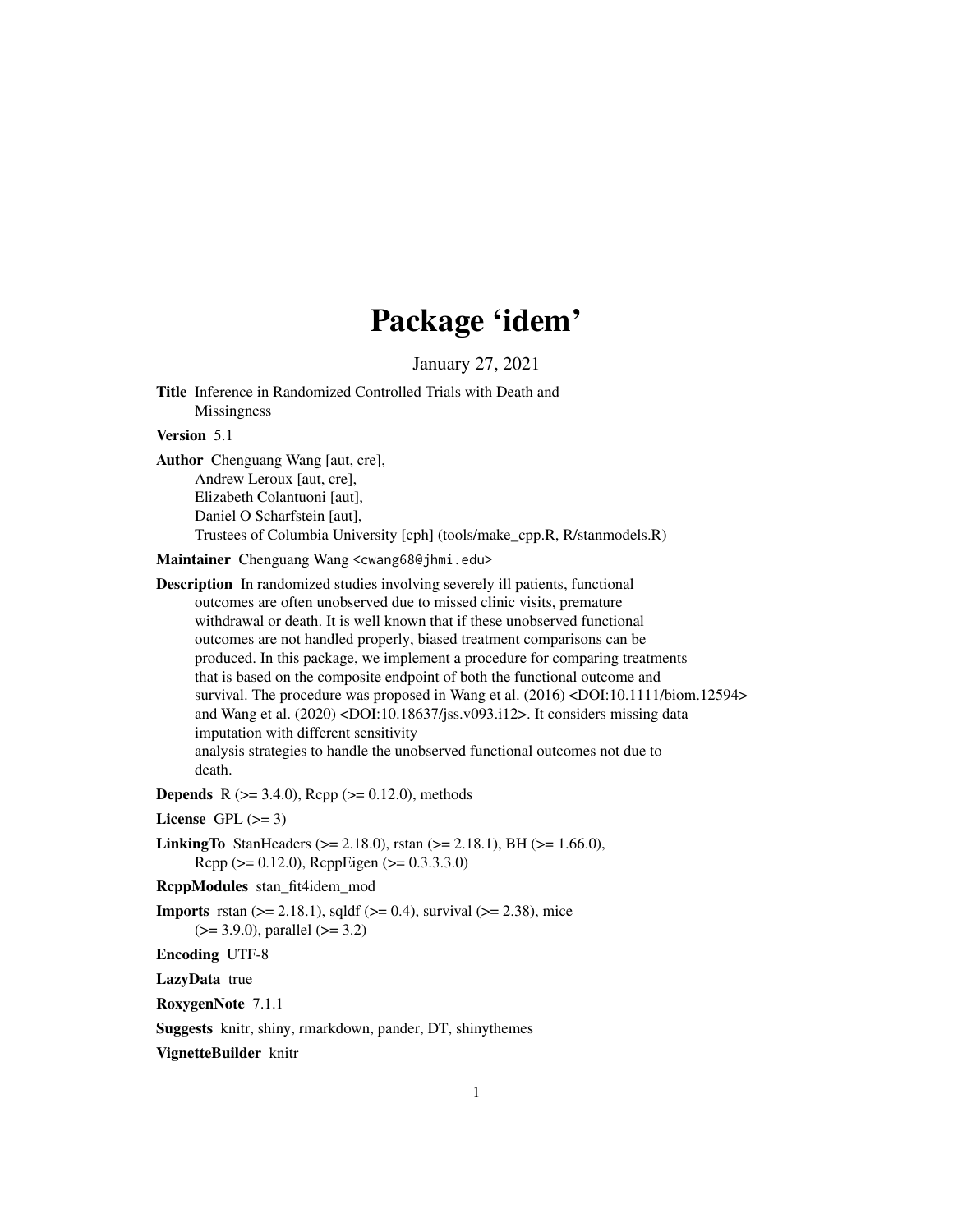# <span id="page-1-0"></span>SystemRequirements GNU make

URL <https://github.com/olssol/idem/> NeedsCompilation yes Repository CRAN Date/Publication 2021-01-27 09:40:02 UTC

# R topics documented:

|       |                                                                                                                                     | 2              |
|-------|-------------------------------------------------------------------------------------------------------------------------------------|----------------|
|       |                                                                                                                                     | $\overline{4}$ |
|       |                                                                                                                                     | $\overline{4}$ |
|       |                                                                                                                                     | 6              |
|       | imImpAll                                                                                                                            | $\tau$         |
|       |                                                                                                                                     | 8              |
|       |                                                                                                                                     | -10            |
|       |                                                                                                                                     | <b>11</b>      |
|       |                                                                                                                                     | -13            |
|       |                                                                                                                                     | 13             |
|       |                                                                                                                                     | 14             |
|       |                                                                                                                                     | -15            |
|       |                                                                                                                                     | -16            |
|       |                                                                                                                                     | -17            |
|       |                                                                                                                                     |                |
|       |                                                                                                                                     | -19            |
|       |                                                                                                                                     | 20             |
|       |                                                                                                                                     | 20             |
|       |                                                                                                                                     | 21             |
|       |                                                                                                                                     | 21             |
|       |                                                                                                                                     | 22             |
|       | $print. \text{summary.} \text{IDEMINFER} \dots \dots \dots \dots \dots \dots \dots \dots \dots \dots \dots \dots \dots \dots \dots$ | 23             |
|       |                                                                                                                                     | -23            |
|       |                                                                                                                                     | -24            |
| Index |                                                                                                                                     | 26             |

<span id="page-1-1"></span>idem-package *Inference in Randomized Clinical Trials with Death and Missingness*

# Description

This package contains the functions for drawing inference in randomized clinical trials with death and intermittent missingness.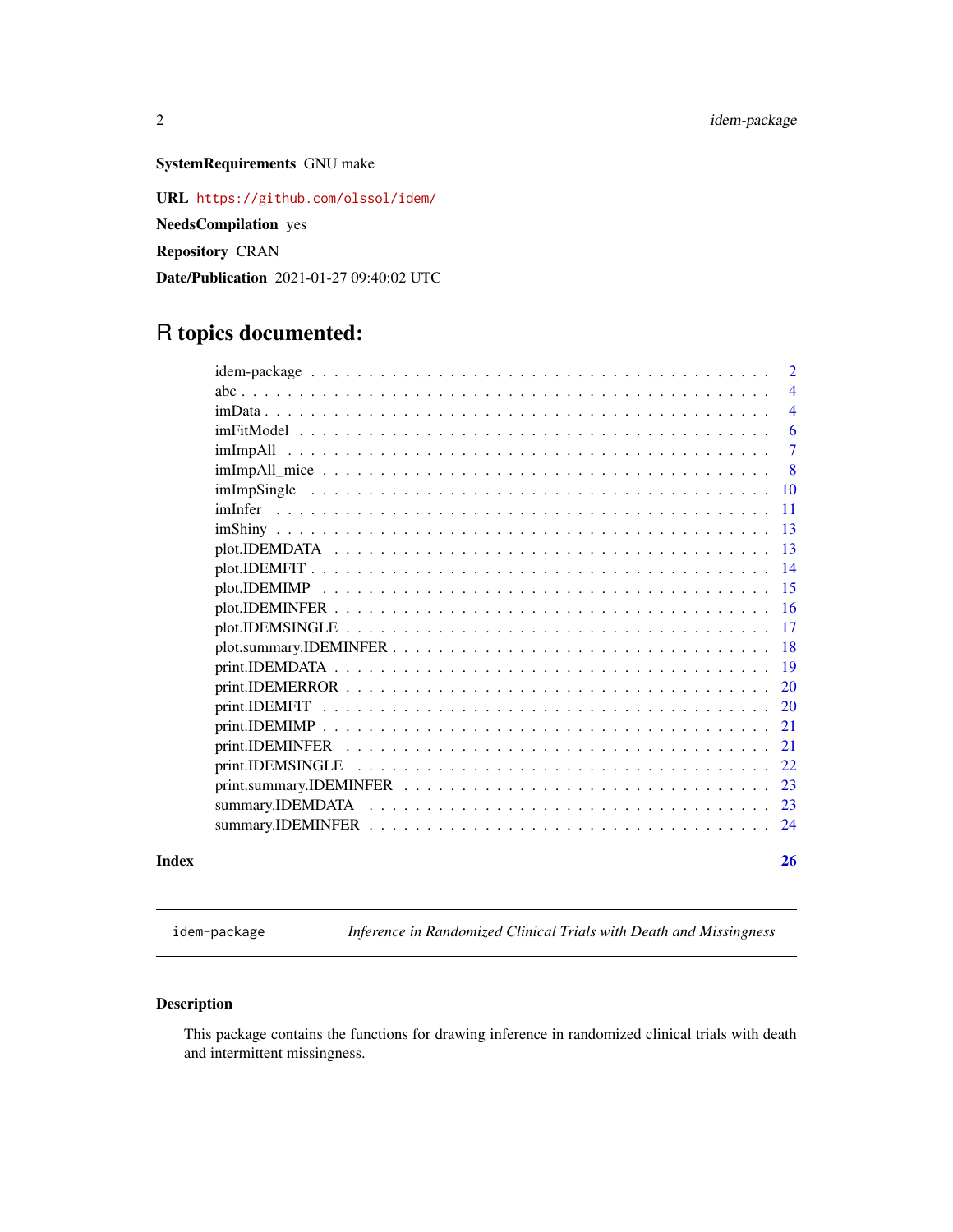#### <span id="page-2-0"></span>idem-package 3

#### **Notation**

Consider a two-arm randomized study. Let  $Y_k$  denote outcome measured at time  $t_k$  and Z denote a functional endpoint that is a function of Y. Let L denote the survival time. Let X denote the baseline covariates and  $T$  denote the treatment assignment.

#### Ranking

If two subject were both alive at the end of the study, they are ranked based on functional outcome Z. If at least one subject was dead at the end of the study, they are ranked based on survival time L.

Treatment effect,  $\theta$  is defined as the probability that the outcome for a random individual randomized to treatment  $T = 0$  is less than the outcome of a random individual randomized to treatment  $T = 1$  minus the probability that the outcome for a random individual randomized to treatment  $T = 0$  is greater than the outcome of a random individual randomized to treatment  $T = 1$ .

#### **Missingness**

In order to estimate  $\theta$  in the presence of missing data, we need to impute Z for subjects alive at the end of the study with  $Y_k$  missing for some  $k$ .

The benchmark assumption we consider for the imputation is the complete case missing value (CCMV) restrictions. We then consider exponential tilting models for introducing sensitivity parameters for evaluating the robustness of the findings with regards to different missing data mechanism assumptions. The models are as follows:

$$
f(Y^{(s)}_{mis}|Y^{(s)}_{obs}, Y_0, X, T, S = s) \propto \exp(\beta_T Z) f(Y^{(s)}_{mis}|Y^{(s)}_{obs}, Y_0, X, T, S = 1)
$$

where S denotes the missingness patterns,  $S = 1$  denotes the completers and  $\beta_T$  denotes the sensitivity parameter for arm T.

#### Graphical user interface (GUI)

This package provides a web-based GUI. See [imShiny](#page-12-1) for details.

#### References

Wang C, Scharfstein DO, Colantuoni E, Girard T, Yan Y (2016). Inference in Randomized Trials with Death and Missingness. <DOI:10.1111/biom.12594>

Wang C, Colantuoni E, Leroux A, Scharfstein DO (2020). idem: An R Package for Inferences in Clinical Trials with Death and Missingness. <DOI:10.18637/jss.v093.i12>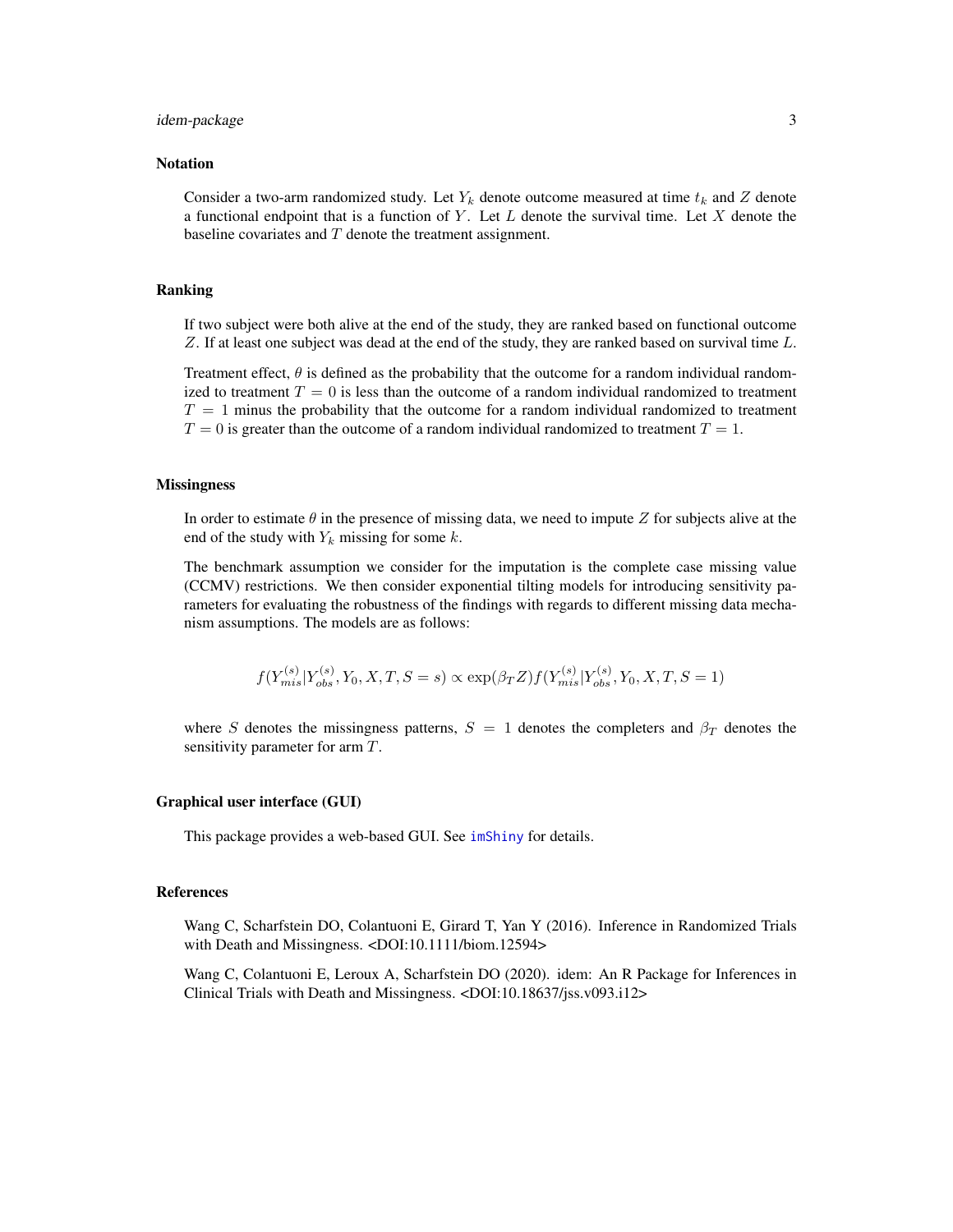#### Description

The Awakening and Breathing Controlled (ABC) trial randomized critically ill patients receiving mechanical ventilation 1:1 within each study site to management with a paired sedation plus ventilator weaning protocol involving daily interruption of sedative through spontaneous awakening trials (SATs) and spontaneous breathing trials (SBTs) or sedation per usual care (UC) and SBTs.

The example dataset is from a single site substudy in ABC. The researchers assessed differences in cognitive, psychological and functional outcomes at 3 and 12 months after randomization.

# Format

A dataframe with 5 variables:

AGE Age

TRT Treatment assignment. 0: UC + SBT, 1: SAT + SBT

SURV Survival days

Y<sub>2</sub> Cognitive score at 1<sub>2</sub> months

Y1 Cognitive score at 3 months

#### References

T. D. Girard, J. P. Kress, B. D. Fuchs, J. W. W. Thomason, W. D. Schweickert, B. T. Pun, D. B. Taichman, J. G. Dunn, A. S. Pohlman, P. A. Kinniry, J. C. Jackson, A. E. Canonico, R. W. Light, A. K. Shintani, J. L. Thompson, S. M. Gordon, J. B. Hall, R. S. Dittus, G. R. Bernard, and E. W. Ely. Efficacy and safety of a paired sedation and ventilator weaning protocol for mechanically ventilated patients in intensive care (awakening and breathing controlled trial): a randomised controlled trial. Lancet, 371:126-134, 2008.

<span id="page-3-1"></span>imData *Create data for IDEM analysis*

#### Description

Create a class IDEMDATA object for IDEM analysis

<span id="page-3-0"></span>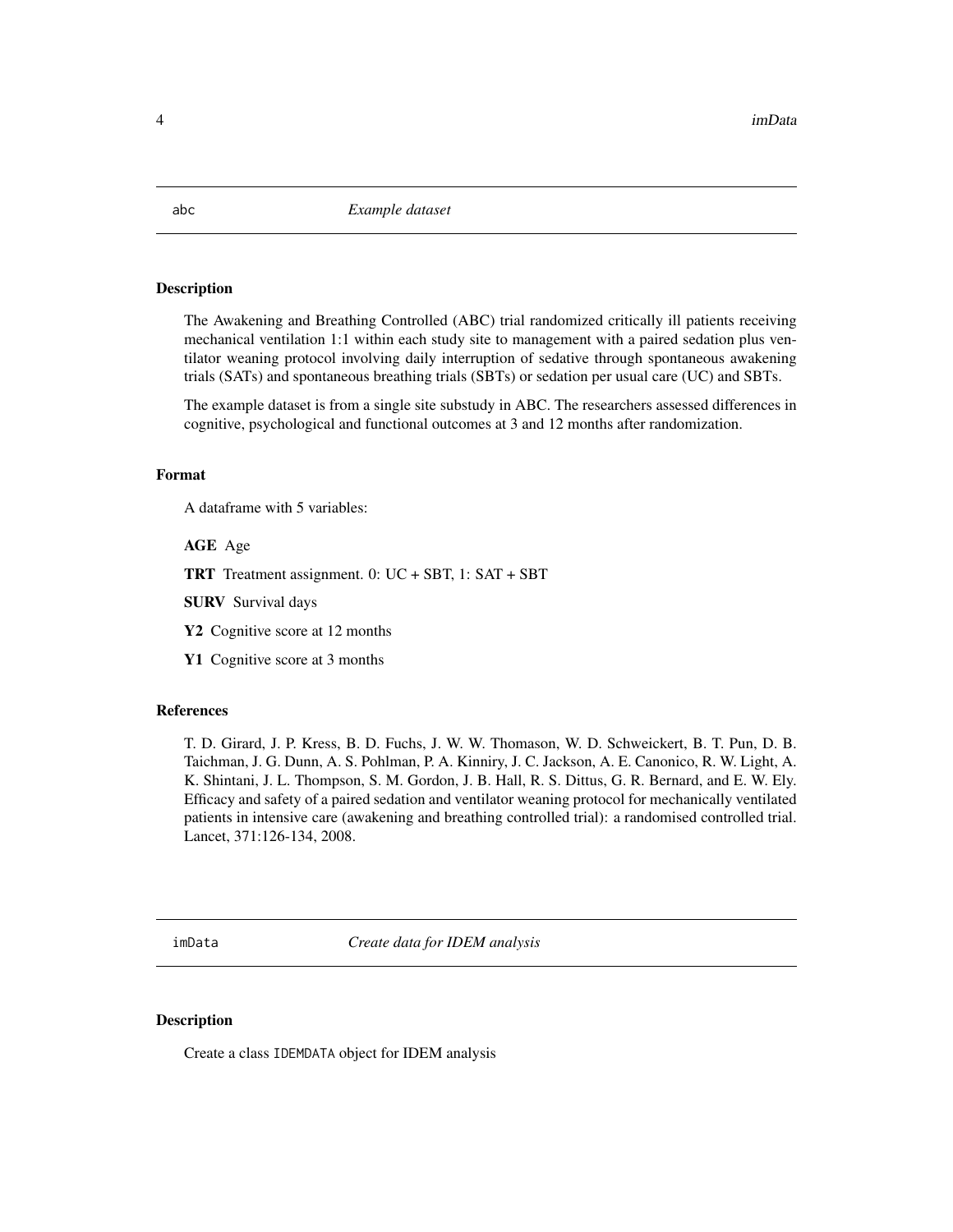#### imData 5

# Usage

```
imData(
 data,
  trt = NULL,surv = NULL,outcome = NULL,
  endfn1 = NULL,y0 = NULL,cov = NULL,duration = 9999,
 bounds = NULL,
  trt.label = NULL,
 unitTime = "days",
  err.terminate = TRUE,
  ...
\mathcal{L}
```
# Arguments

| data          | Original dataset                                                                                                                                                                                           |
|---------------|------------------------------------------------------------------------------------------------------------------------------------------------------------------------------------------------------------|
| trt           | Variable name for the Control $(0)$ and Intervention $(1)$ treatment assignments in<br>the dataset                                                                                                         |
| surv          | Variable name for the survival (time to event) variable in the dataset                                                                                                                                     |
| outcome       | Chronologically ordered vector of variable names for clinical outcomes in the<br>dataset excluding baseline                                                                                                |
| endfml        | R expression indicating the user-specified final outcome of interest. This is the<br>function for Z of one or more of $Y_k$ 's                                                                             |
| v0            | Variable name of the baseline clinical outcome                                                                                                                                                             |
| COV           | Vector of variable names for the covariates used in the imputation procedure for<br>missing clinical outcomes                                                                                              |
| duration      | Length of the study. This is the time at which subjects' are assumed to be cen-<br>sored                                                                                                                   |
| bounds        | Numeric vector of lower and upper bounds for subjects' imputed clinical out-<br>comes                                                                                                                      |
| trt.label     | label of the treatment arms                                                                                                                                                                                |
| unitTime      | Unit of time measurement for survival and function outcome time points                                                                                                                                     |
| err.terminate | When there is error in the specification, the program should be stopped with<br>an error message if err.terminate is true. Otherwise, the error message will be<br>returned and the program will continue. |
| $\cdots$      | Additional specifications                                                                                                                                                                                  |

#### Details

When there are errors in the specification, i.e. trt is not a column of data, a class IDEMERROR object will be returned. The detailed errors can be checked by calling print of the IDEMERROR object.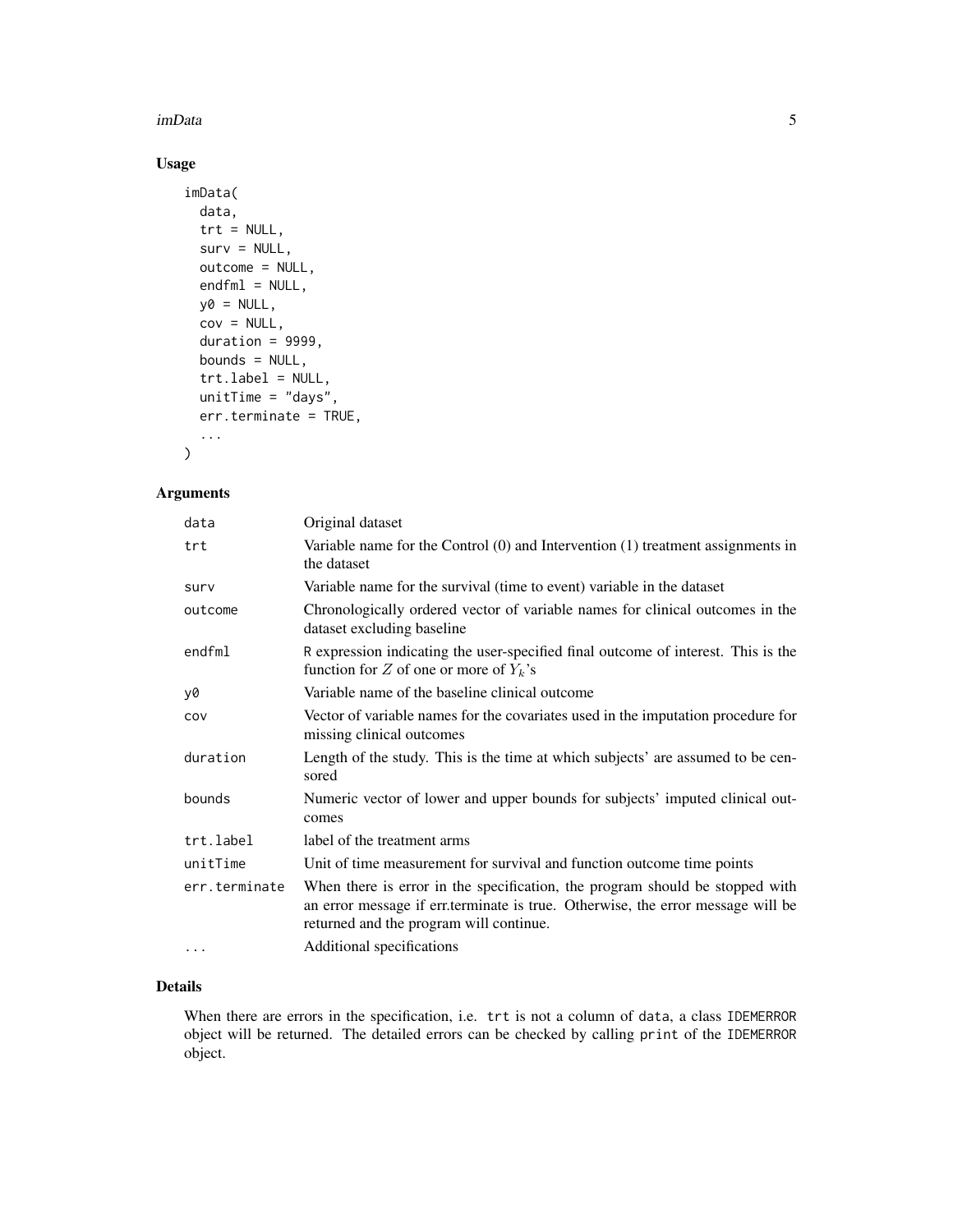# <span id="page-5-0"></span>Value

When the specifications are correct, a class IDEMDATA list will be returned. The list contains

data Original dataset

lst.var List of the specifications

#### Examples

```
rst.data <- imData(abc, trt="TRT", surv="SURV", outcome=c("Y1","Y2"),
                  y0=NULL, endfml="Y2",
                  trt.label = c("UC+SBT", "SAT+SBT"),
                  cov=c("AGE"), duration=365, bounds=c(0,100));
```
<span id="page-5-1"></span>imFitModel *Imputation model fitting*

#### Description

Fit linear imputation models to the observed data from complete survivors for each treatment arm at each time point

#### Usage

imFitModel(im.data)

## **Arguments**

im.data A class IDEMDATA object generated by [imData](#page-3-1)

#### Value

A class IDEMFIT list of modeling fitting results with the following items

im.data Original class IDEMDATA object

rst.mdl A list of modeling fitting results for each model with

lm results from function lm

formula model formula

coef model coefficients

res residuals

h bandwidth of residuals for kernel density estimation

# See Also

[imData](#page-3-1), [idem-package](#page-1-1)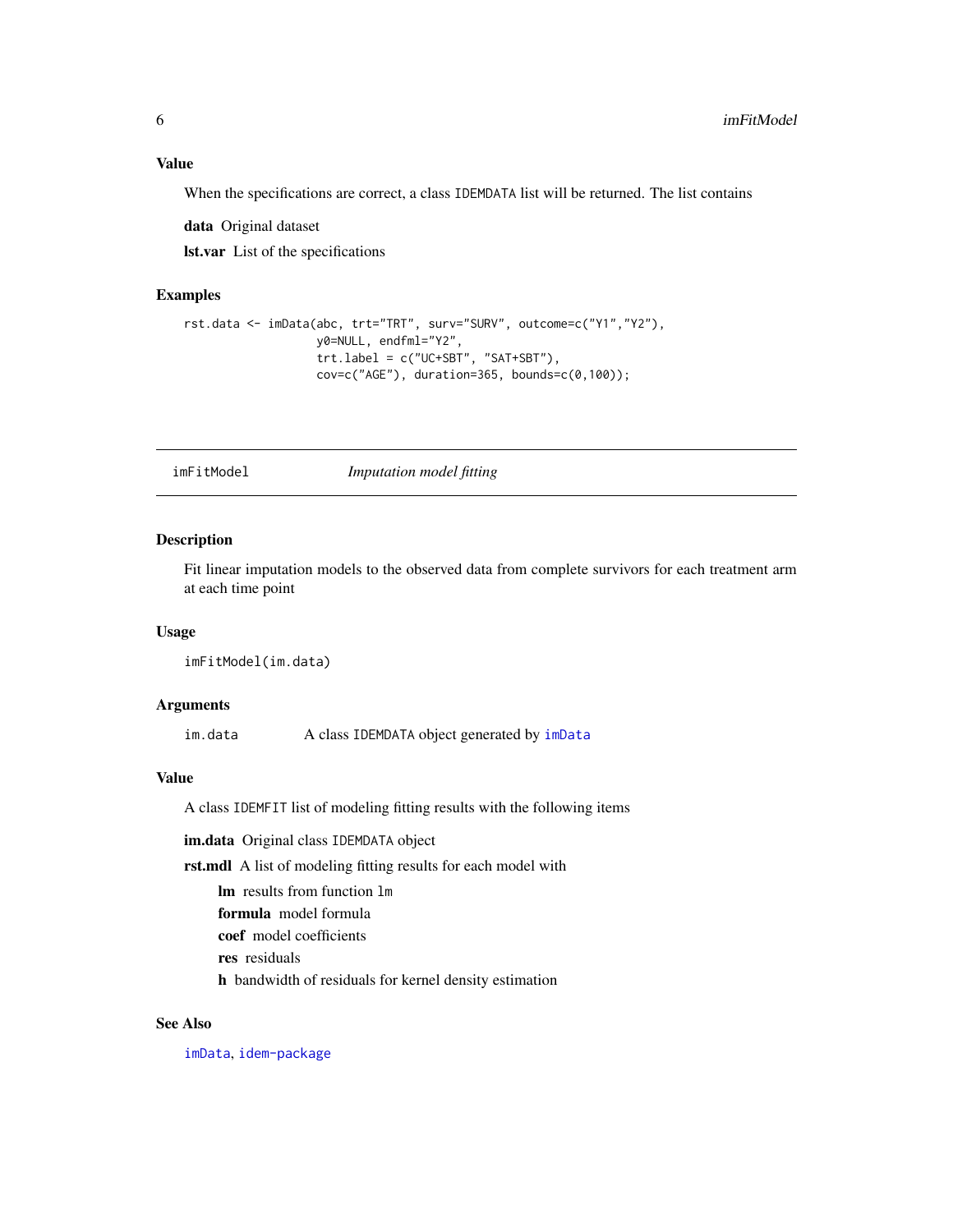#### <span id="page-6-0"></span>imImpAll 7

# Examples

```
im.abc <- imData(abc, trt="TRT", surv="SURV", outcome=c("Y1","Y2"),
                y0=NULL, endfml="Y2",
                 trt.label = c("UC+SBT", "SAT+SBT"),
                 cov=c("AGE"), duration=365, bounds=c(0,100));
im.fit <- imFitModel(im.abc);
```
<span id="page-6-1"></span>

|  | imImpAll |  |
|--|----------|--|
|  |          |  |

#### Impute missing data

# Description

Conduct imputation under benchmark assumptions or for sensitivity analysis for a given set of subjects using the model fitting results

# Usage

```
imImpAll(
  fit.rst,
 data.al1 = NULL,delta = 0,
 normal = TRUE,n. imp = 5,
  endponly = TRUE,update.progress = NULL,
  imputeNone = FALSE,
  ...,
  seed = NULL
\mathcal{L}
```

| fit.rst  | A class IDEMFIT results generated by $imF$ it Model.                                                                                                                                                                                                                |
|----------|---------------------------------------------------------------------------------------------------------------------------------------------------------------------------------------------------------------------------------------------------------------------|
| data.all | A data frame containing subjects with missing data. The default value is NULL,<br>in which case the function will impute missing data for subjects in the original<br>dataset in the class IDEMFIT object fit.rst                                                   |
| deltas   | Vector of imputation sensitivity parameters                                                                                                                                                                                                                         |
| normal   | Logical variable indicating whether normality assumption should be made for<br>the residuals                                                                                                                                                                        |
| n.imp    | Number of complete datasets required                                                                                                                                                                                                                                |
| endponly | Logical variable that indicates whether clinical outcomes not used in calculating<br>the functional outcome are considered as missing and should be imputed. The<br>default is FALSE, indicating that all missing clinical outcomes will be imputed<br>sequentially |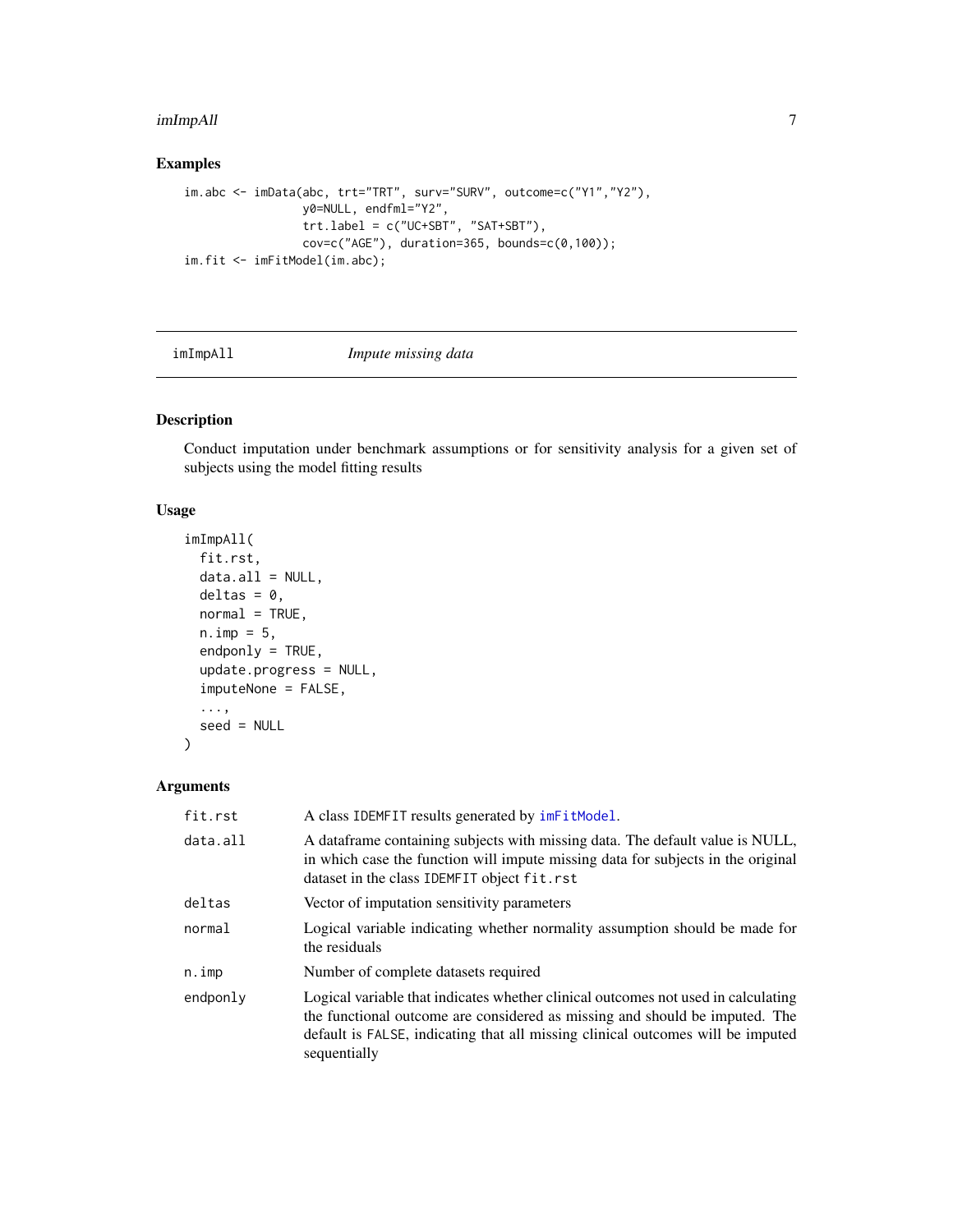<span id="page-7-0"></span>

| update.progress |                                                                                                                                  |
|-----------------|----------------------------------------------------------------------------------------------------------------------------------|
|                 | Parameter reserved for run idem in GUI mode                                                                                      |
| imputeNone      | If TRUE, no imputation will be conducted. The data from subjects that do not<br>need imputation will be returned                 |
| $\ddots$        | options to call STAN sampling. These options include chains, iter, warmup,<br>thin, algorithm. See rstan:: sampling for details. |
| seed            | Random seed                                                                                                                      |

### Value

If imputeNone is TRUE, return a dataset with the original data for the subset of subjects who died at the end of the study or had no missing outcomes.

Otherwise, return a class IDEMIMP list with components

lst.var List of parameters

complete A dataset with the original data for the subset of subjects who died at the end of the study or had no missing outcomes and the n.imp imputed missing outcomes for subjects who need missing value imputation.

n.imp Number of imputed complete datasets

deltas Imputation sensitivity parameters

org.data Original dataset

normal Normal assumption for the imputation

stan.par STAN options

#### Examples

```
## Not run:
rst.abc <- imData(abc, trt="TRT", surv="SURV", outcome=c("Y1","Y2"),
                 y0=NULL, endfml="Y2",
                 trt.label = c("UC+SBT", "SAT+SBT"),
                 cov=c("AGE"), duration=365, bounds=c(0,100);
rst.fit <- imFitModel(rst.abc);
rst.imp \leq imImpAll(rst.fit, deltas=c(-0.25,0,0.25),
                    normal=TRUE, chains = 2, iter = 2000, warmup = 1000);
## End(Not run)
```
imImpAll\_mice *Impute missing data by mice*

#### Description

Conduct imputation using the NARFCS model implemented in the mice package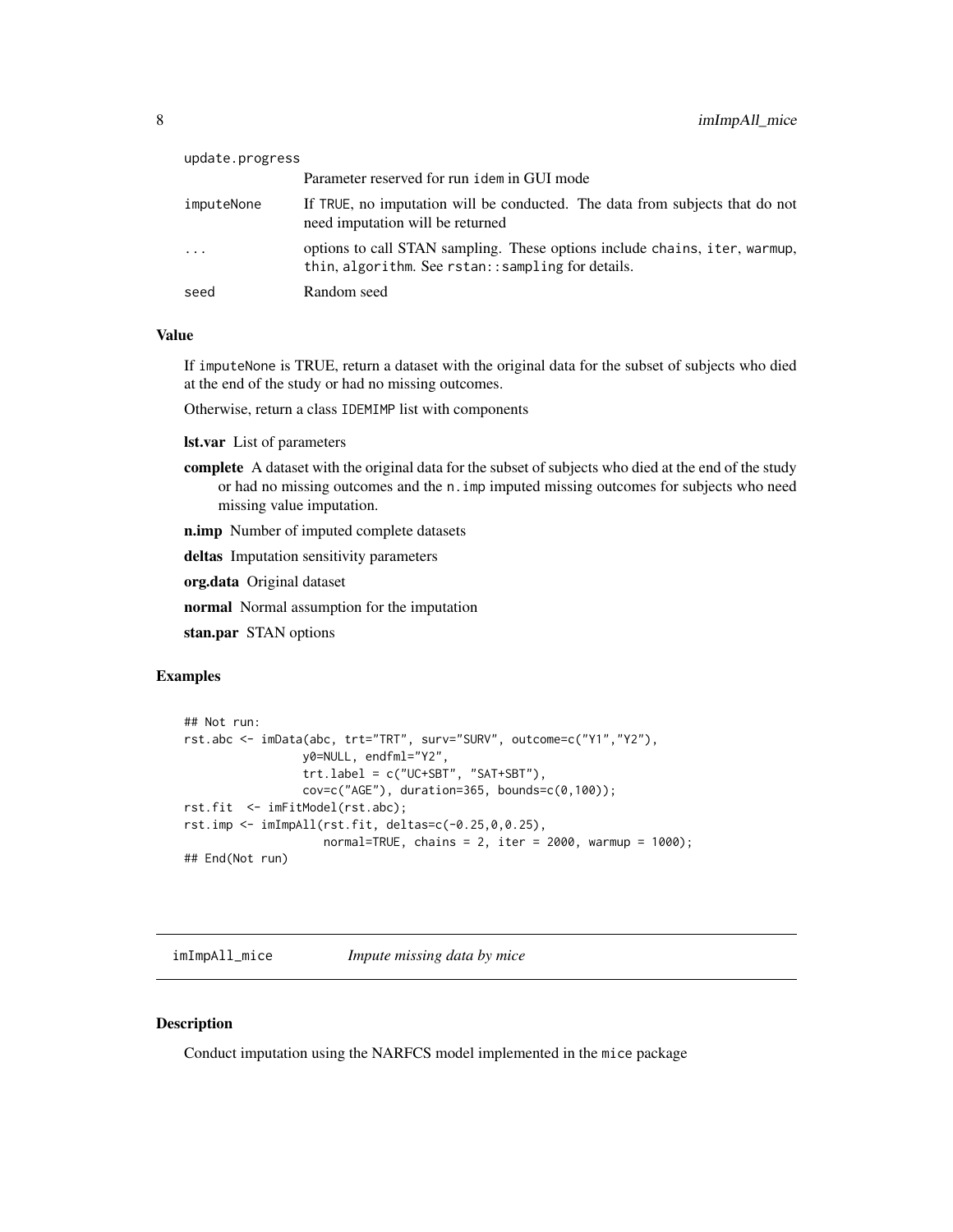# <span id="page-8-0"></span>imImpAll\_mice 9

# Usage

```
imImpAll_mice(
  im.data,
 delta = 0,
 n. imp = 5,
 endponly = TRUE,seed = NULL,
  ...
)
```
#### Arguments

| im.data  | A class IDEMDATA object generated by imData                                                                                                                                                                                                                         |
|----------|---------------------------------------------------------------------------------------------------------------------------------------------------------------------------------------------------------------------------------------------------------------------|
| deltas   | Vector of imputation sensitivity parameters                                                                                                                                                                                                                         |
| n.imp    | Number of complete datasets required                                                                                                                                                                                                                                |
| endponly | Logical variable that indicates whether clinical outcomes not used in calculating<br>the functional outcome are considered as missing and should be imputed. The<br>default is FALSE, indicating that all missing clinical outcomes will be imputed<br>sequentially |
| seed     | Random seed                                                                                                                                                                                                                                                         |
|          | Parameters for mice                                                                                                                                                                                                                                                 |
|          |                                                                                                                                                                                                                                                                     |

#### Value

A class IDEMIMP list with components

lst.var List of parameters

- complete A dataset with the original data for the subset of subjects who died at the end of the study or had no missing outcomes and the n.imp imputed missing outcomes for subjects who need missing value imputation.
- n.imp Number of imputed complete datasets
- deltas Imputation sensitivity parameters

org.data Original dataset

# Examples

```
## Not run:
rst.abc <- imData(abc, trt="TRT", surv="SURV", outcome=c("Y1","Y2"),
                 y0=NULL, endfml="Y2",
                 trt.label = c("UC+SBT", "SAT+SBT"),
                 cov=c("AGE"), duration=365, bounds=c(0,100);
rst.imp <- imImpAll_mice(rst.abc, deltas=c(-0.25,0,0.25));
## End(Not run)
```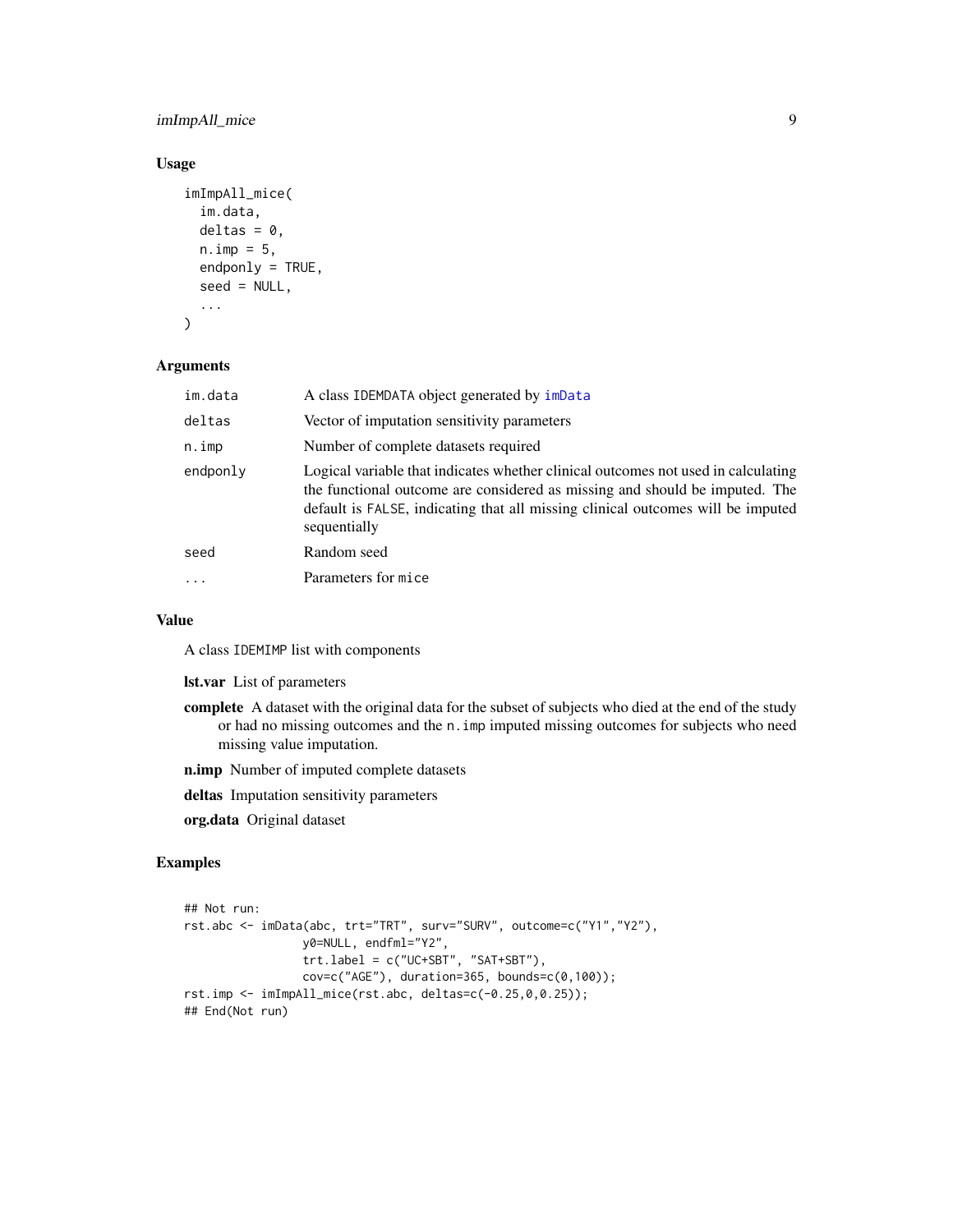<span id="page-9-1"></span><span id="page-9-0"></span>

# Description

Call STAN model to impute missing data for an individual subject under benchmark assumption for MCMC convergence checking

#### Usage

```
imImpSingle(
 dsub,
  fit.rst,
 normal = TRUE,chains = 4,
  iter = 5000,
 warmup = 1000,
 control = list(adapt\_delta = 0.95),
  ...,
  seed = NULL
)
```
#### Arguments

| dsub    | original individual subject data                                                                   |
|---------|----------------------------------------------------------------------------------------------------|
| fit.rst | A class IDEMFIT results generated by $imF$ it Model.                                               |
| normal  | Logical variable indicating whether normality assumption should be made for<br>the residuals       |
| chains  | STAN parameter. Number of Markov chainsm                                                           |
| iter    | STAN parameter. Number of iterations                                                               |
| warmup  | STAN parameter. Number of burnin.                                                                  |
| control | STAN parameter. See rstan:: stan for details.                                                      |
| .       | other options to call STAN sampling such as thin, algorithm. See rstan: : sampling<br>for details. |
| seed    | Random seed                                                                                        |

#### Value

NULL if there is no missing data in dsub

Otherwise, return a class IDEMSINGLE object that contains a list with components

dsub original data of the subject

rst.stan A stan.fit class result returned from rstan::sampling

complete A dataframe with complete data for the selected subject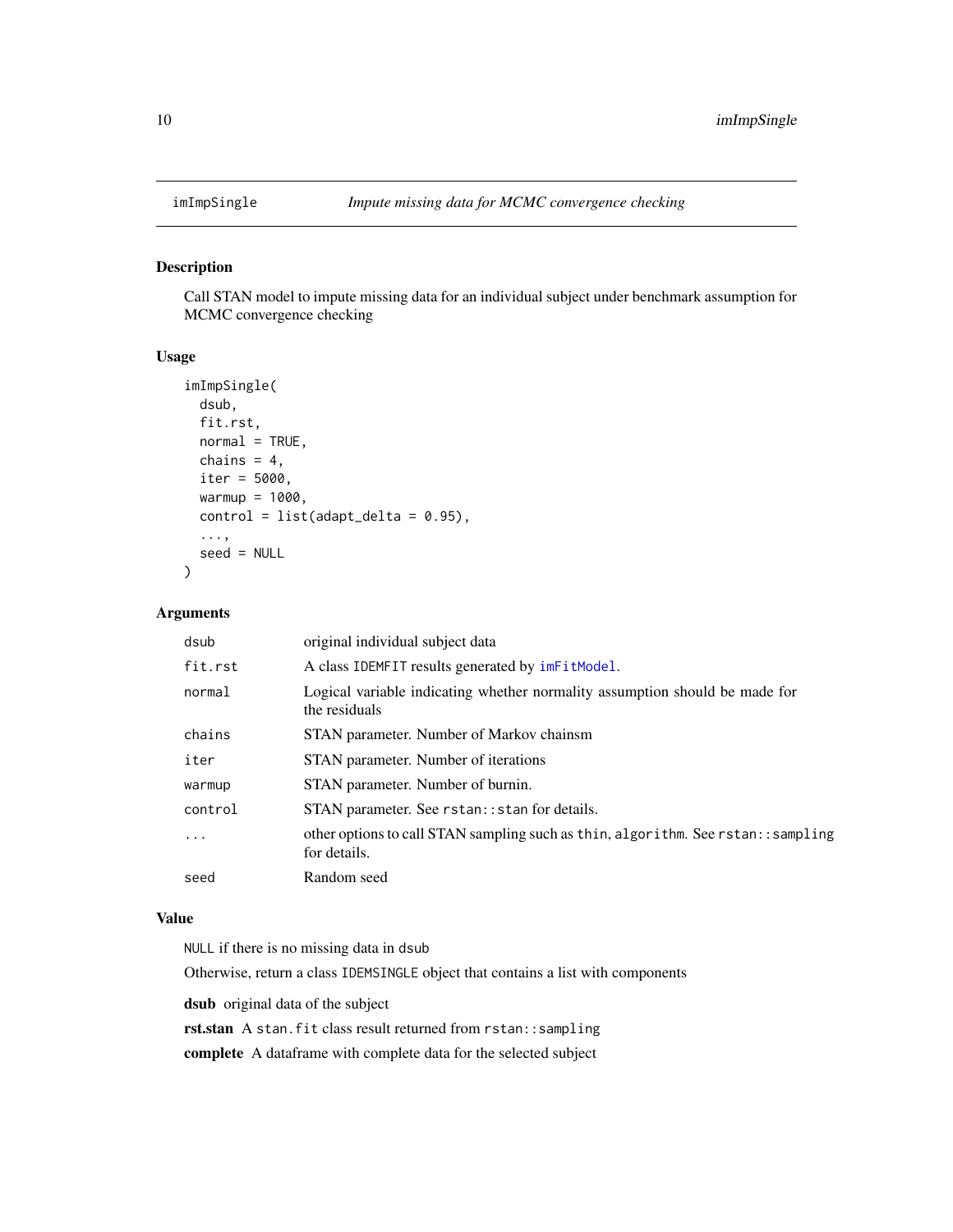#### <span id="page-10-0"></span>imInfer that the contract of the contract of the contract of the contract of the contract of the contract of the contract of the contract of the contract of the contract of the contract of the contract of the contract of t

# Examples

```
im.abc <- imData(abc, trt="TRT", surv="SURV", outcome=c("Y1","Y2"),
                 y0=NULL, endfml="Y2",
                 trt. label = c("UC+SBT", "SAT+SBT"),
                 cov=c("AGE"), duration=365, bounds=c(\emptyset,100));
im.fit <- imFitModel(im.abc);
im. imp <- imImpSingle(abc[1,], im.fit, chains = 4, iter = 200, warmup = 100);
```

```
imInfer Treatment effect estimation and hypothesis testing
```
# Description

Estimate treatment effect size. Estimate variation and conduct hypothesis testing by bootstrap analysis.

# Usage

```
imInfer(
  imp.rst,
 n.boot = 0,n.cores = 1,
  update.progress = NULL,
  effect. quantiles = c(0.25, 0.5, 0.75),
  quant.ci = c(0.025, 0.975),
  ...,
  seed = NULL
)
```

| imp.rst          | A class IDEMIMP object returned from imImpAll                                |
|------------------|------------------------------------------------------------------------------|
| n.boot           | Number of bootstrap samples                                                  |
| n.cores          | Number of cores for parallel computation. Fixed at 1 for Windows.            |
| update.progress  |                                                                              |
|                  | Parameter reserved for run idem in GUI mode                                  |
| effect.quantiles |                                                                              |
|                  | Composite quantiles of interest for measuring treatment effect               |
| quant.ci         | Quantiles for extracting bootstrap confidence intervals                      |
| $\cdot$          | Extra options for ranking subjects using the composite endpoint that include |
|                  | • cut. z: Clinically meaningful difference in the functional outcome         |
|                  | • cut. surv: Clinically meaningful difference in survival time               |
| seed             | Random seed                                                                  |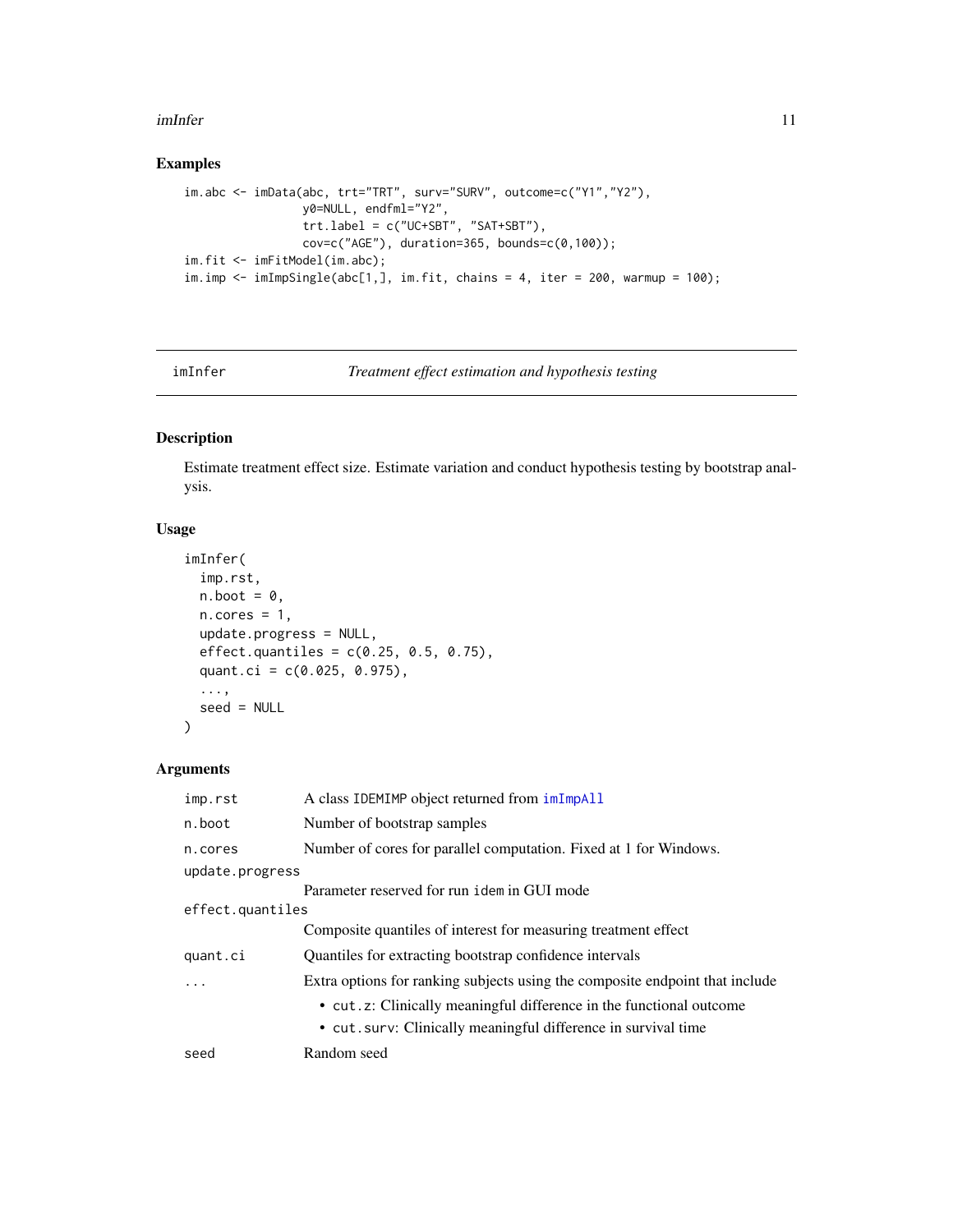# Details

If n.boot=0, bootstrap analysis will not be conducted. Instead, only the treatment effect size will be estimated using the imputed data.

#### Value

A class IDEMTEST list containing

lst.var List of specification parameters

deltas Vector of sensitivity parameters

theta A data frame with columns

- Delta0: Sensitivity parameter for control arm
- Delta1: Sensitivity parameter for intervention arm
- Theta: Estimated  $\theta$
- SD: Standard deviation (when n. boot >0)
- PValue: p-value (when n.boot >0

effect.quantiles A data frame with columns

- Delta:Sensitivity parameter
- TRT:Treatment arm
- Q: Quantiles of the composite endpoint to be estimated
- QuantY: Estimated quantiles if the quantiles correspond to functional outcome (when n.boot >0)
- QuantSurv: Estimated quantiles if the quantiles correspond to survival days (when n.boot >0)
- Q: Boostrap quantiles for the QuantY (when n.boot >0)
- QSurv: Boostrap quantiles for the QuantSurv (when n.boot >0)
- bootstrap A list with length n.boot. The ith item is the class IDEMEST list corresponding to the ith bootstrap sample

#### Examples

```
## Not run:
rst.abc <- imData(abc, trt="TRT", surv="SURV", outcome=c("Y1","Y2"),
                 y0=NULL, endfml="Y2",
                 trt.label = c("UC+SBT", "SAT+SBT"),
                 cov=c("AGE"), duration=365, bounds=c(0,100));
rst.fit <- imFitModel(rst.abc);
rst.imp <- imImpAll(rst.fit, deltas=c(-0.25,0,0.25),
                    normal=TRUE, chains = 2, iter = 2000, warmup = 1000;
rst.est \leq imInfer(rst.imp, n.boot = 0, effect.quantiles = c(0.25, 0.5, 0.75));
rst.test \le imInfer(rst.imp, n.boot = 100, effect.quantiles = c(0.25, 0.5, 0.75));
## End(Not run)
```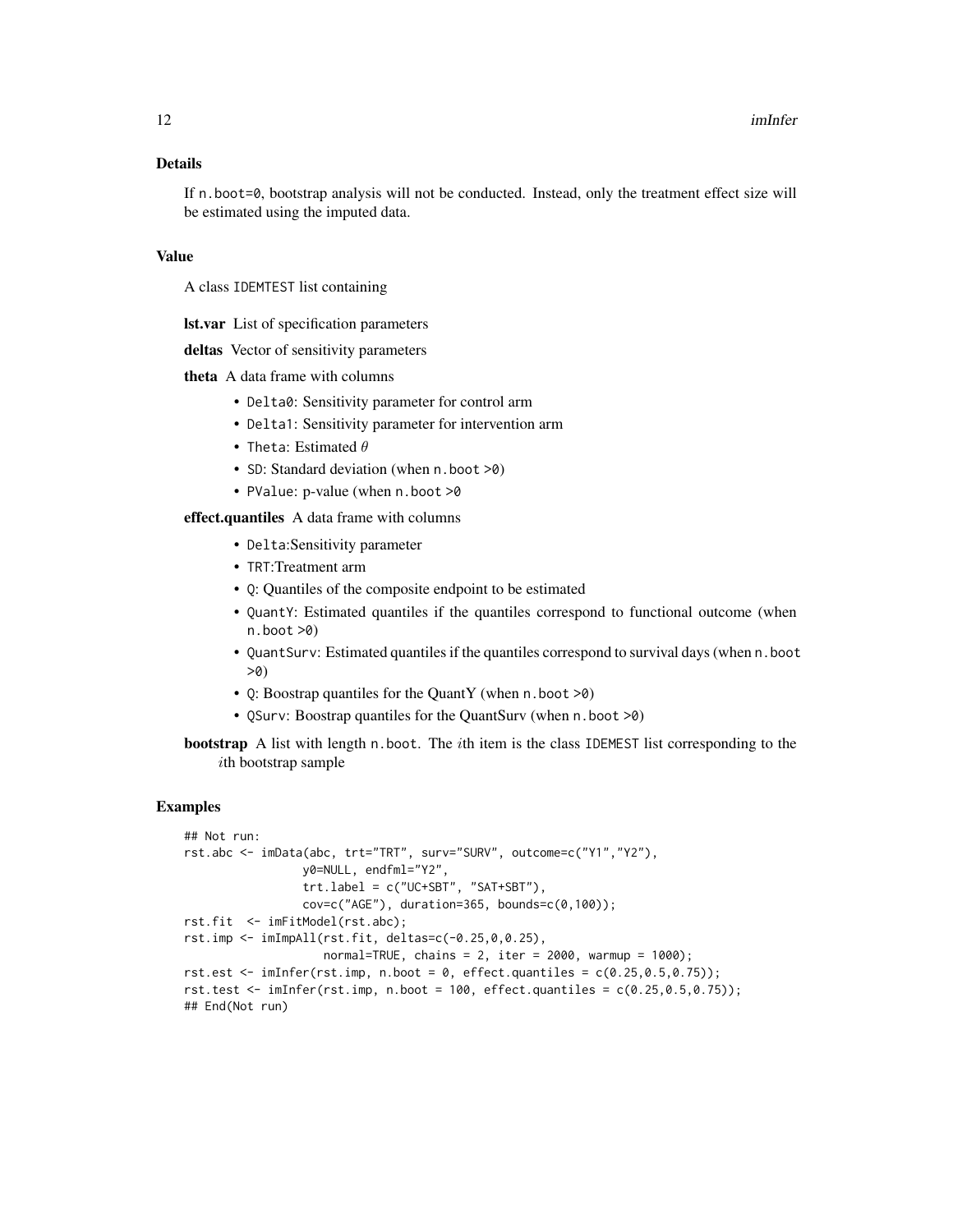<span id="page-12-1"></span><span id="page-12-0"></span>

# Description

Call Shiny to run idem as a web-based application.

#### Usage

imShiny()

# Details

A web browser will be brought up for users to access the GUI of idem.

## Examples

## Not run: run.idem() ## End(Not run)

plot.IDEMDATA *Plot of IDEMDATA object*

# Description

Generate different types of plots for class IDEMDATA objects.

#### Usage

```
## S3 method for class 'IDEMDATA'
plot(
  x,
 opt = c("survivor", "missing", "KM"),
 cols = c("black", "blue"),
 fname = NULL,
  ...
)
```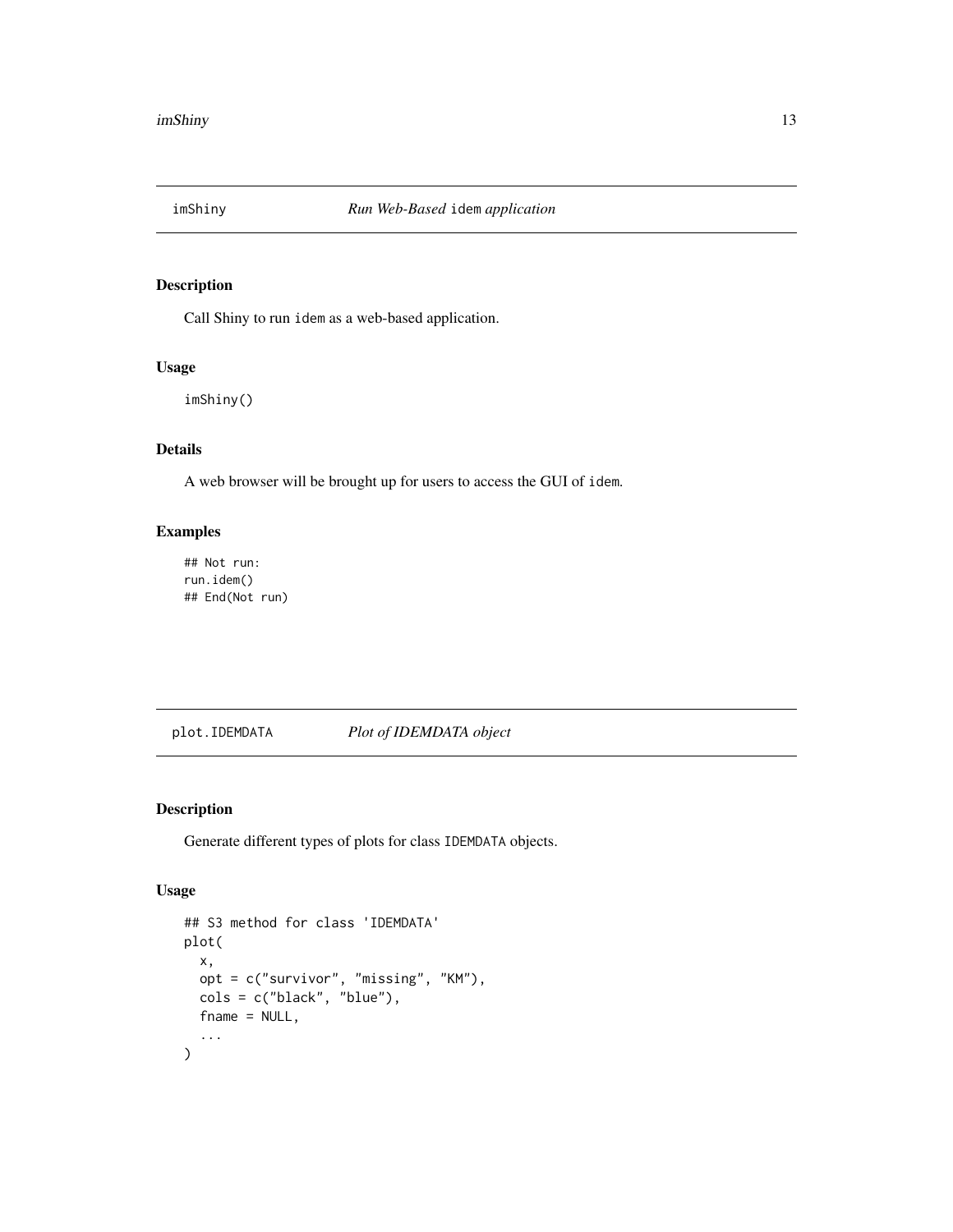# <span id="page-13-0"></span>Arguments

| X     | A class IDEMDATA object generated by imData                                                                                                                                   |
|-------|-------------------------------------------------------------------------------------------------------------------------------------------------------------------------------|
| opt   | Types of the plot                                                                                                                                                             |
|       | • survivor: Spaghetti plot for subjects alive at the end of the study<br>• missing: Plot the missing patterns of the observed data<br>• KM: Plot Kaplan-Meier survival curves |
| cols  | Curve colors of the treatment and control arm for survival plot or colors of the<br>observed and missing data for missingness plot.                                           |
| fname | File name of the result pdf file. If fname is null, result pdf file will not be<br>generated                                                                                  |
| .     | Extra arguments for plot                                                                                                                                                      |

# See Also

[imData](#page-3-1)

# Examples

```
rst.data <- imData(abc, trt="TRT", surv="SURV", outcome=c("Y1","Y2"),
                 y0=NULL, endfml="Y2",
                 trt.label = c("UC+SBT", "SAT+SBT"),
                 cov=c("AGE"), duration=365, bounds=c(0,100));
plot(rst.data, opt = "survivor");
plot(rst.data, opt = "missing", cols = c("blue", "gray"));
plot(rst.data, opt = "KM");
```
plot.IDEMFIT *Plot model fitting results*

#### Description

Plot method of the class IDEMFIT to generate model fitting diagnosis plots

# Usage

## S3 method for class 'IDEMFIT'  $plot(x, trt = NULL, mfrom = NULL, ...)$ 

| X         | A class IDEMFIT object generated by imFitModel                                               |
|-----------|----------------------------------------------------------------------------------------------|
| trt       | Treatment arm selected for the diagnostic plots. If NULL, all treatment arms are<br>included |
| mfrow     | Plot option                                                                                  |
| $\ddotsc$ | Additional arguments                                                                         |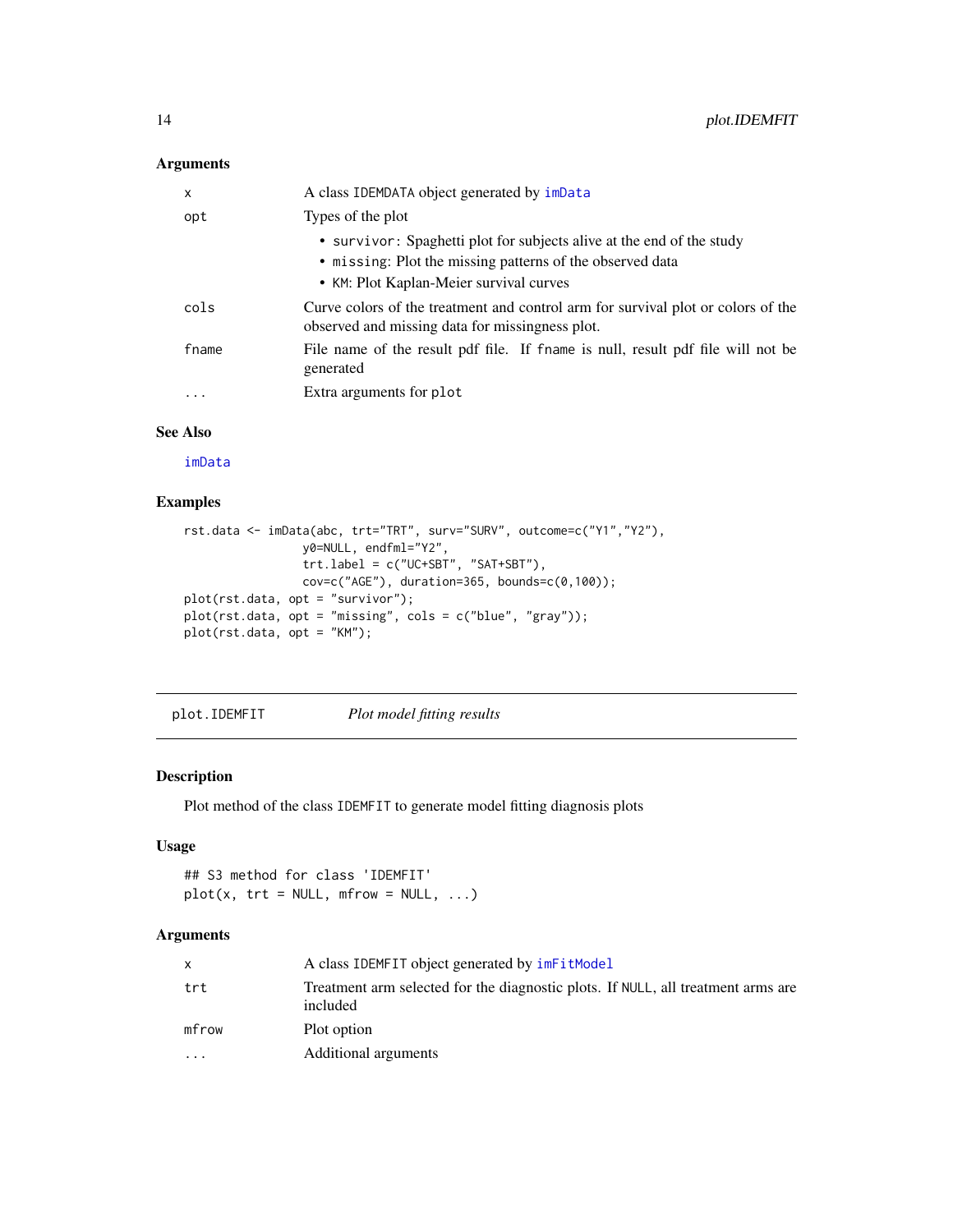# <span id="page-14-0"></span>plot.IDEMIMP 15

# See Also

[imFitModel](#page-5-1)

# Examples

```
im.abc <- imData(abc, trt="TRT", surv="SURV", outcome=c("Y1","Y2"),
                y0=NULL, endfml="Y2",
                trt.label = c("UC+SBT", "SAT+SBT"),
                 cov=c("AGE"), duration=365, bounds=c(0,100));
im.fit <- imFitModel(im.abc);
plot(im.fit, mfrow=c(2,4));
```
plot.IDEMIMP *Plot imputation results*

# Description

Generate different types of plots for class IDEMIMP objects generated by [imImpAll](#page-6-1)

# Usage

```
## S3 method for class 'IDEMIMP'
plot(x, opt = c("imputed", "composite"), frame = NULL, ...)
```

| X     | A class IDEMIMP object returned from imImpAll                                                                                    |
|-------|----------------------------------------------------------------------------------------------------------------------------------|
| opt   | Types of the plot                                                                                                                |
|       | • imputed: Plot density of imputed values and the density of the observed<br>outcomes                                            |
|       | • composite: Generate cumulative plot of the composite survival and func-<br>tional outcome                                      |
| fname | File name of the result pdf file. If fname is null, result pdf file will not be<br>generated                                     |
| .     | Options for generating the plots.                                                                                                |
|       | $type = imputed$                                                                                                                 |
|       | • deltas: Imputation sensitivity parameter for which to generate the re-<br>sults                                                |
|       | • endp: If TRUE, plot the densities of the imputed functional outcomes.<br>Otherwise, plot the densities of the imputed outcomes |
|       | • adjdensity estimation option                                                                                                   |
|       | • colsplot option for colors                                                                                                     |
|       | • Itysplot options for line types                                                                                                |
|       | • xlimplot options                                                                                                               |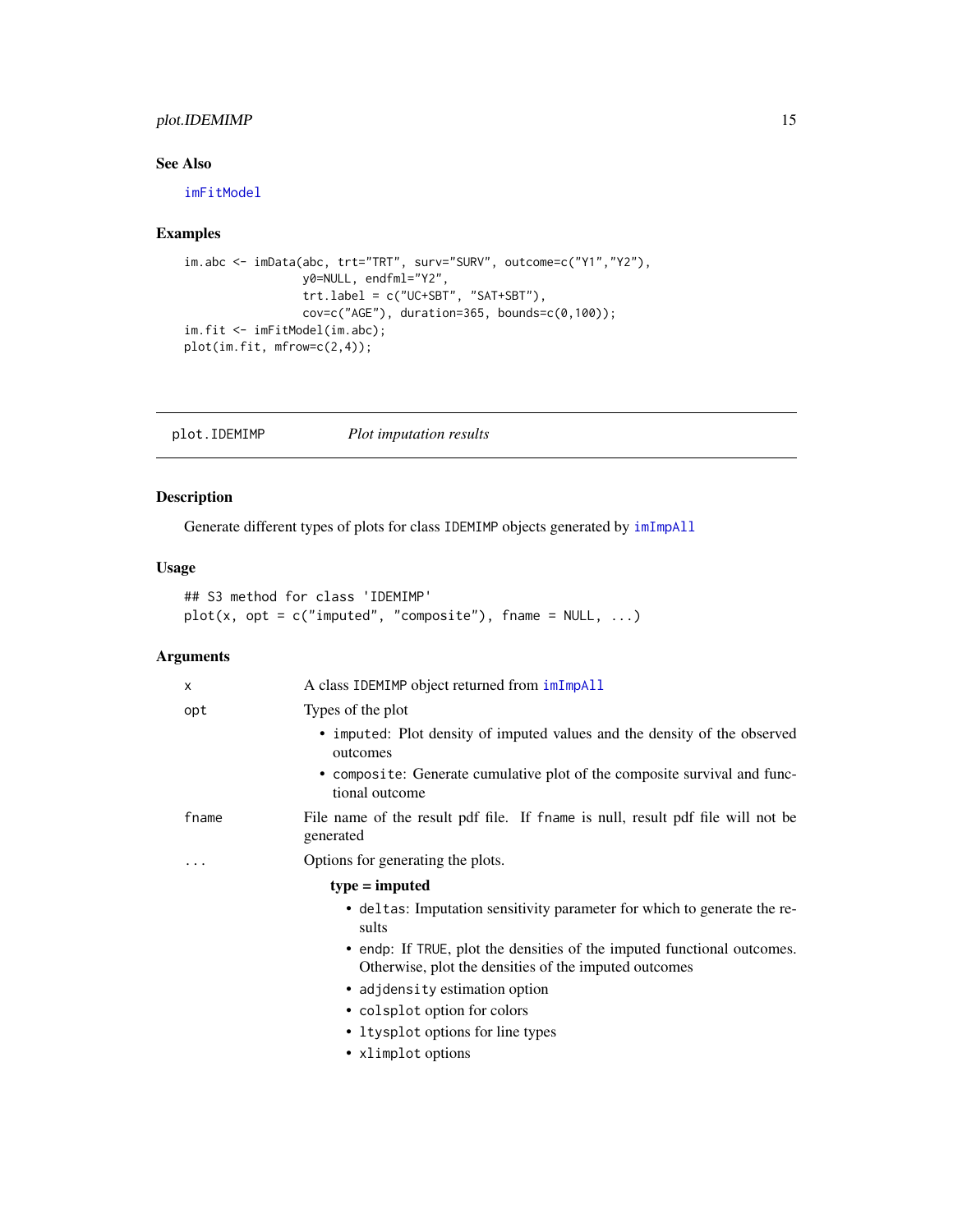- <span id="page-15-0"></span>• ylimplot options
- mfrowplot options

#### type = composite

- at.surv: Sets the range of the survival times to plot in the cumulative distribution function. By default the range is the range of survival values up to the duration of the study
- at.z: Sets the range of the functional outcome to plot in the cumulative distribution function. By defualt this is the range of the functional outcomes plus the buffer amount to improve visibility in the transition from survival to functional outcome
- p.death: Proportion of the plot width devoted to Survival. By default the cumulative distribution will devote horizontal space to the survival portion that is proportional to the number of subjects who die prior to duration
- buffer: Small horizontal gap used to better visually distinguish the transition from survival to functional outcome
- delta: Imputation sensitivity parameter for which to generate the results
- seg.lab: Labels for the two components of the composite outcome
- main: plot options

#### See Also

[imImpAll](#page-6-1)

#### Examples

```
## Not run:
im.abc <- imData(abc, trt="TRT", surv="SURV", outcome=c("Y1","Y2"),
                 y0=NULL, endfml="Y2",
                 trt.label = c("UC+SBT", "SAT+SBT"),
                 cov=c("AGE"), duration=365, bounds=c(\emptyset,100);
rst.fit <- imFitModel(im.abc);
rst.imp <- imImpAll(rst.fit, deltas=c(-0.25,0,0.25),
                    normal = TRUE, chains = 2, iter = 2000, warmup = 1000);
plot(rst.imp, opt = "imputed"),
plot(rst.imp, opt = "composite")
## End(Not run)
```
plot.IDEMINFER *Plot hypothesis testing results*

#### **Description**

Generate contour plot of p-values or treatment effect theta for sensitivity analysis results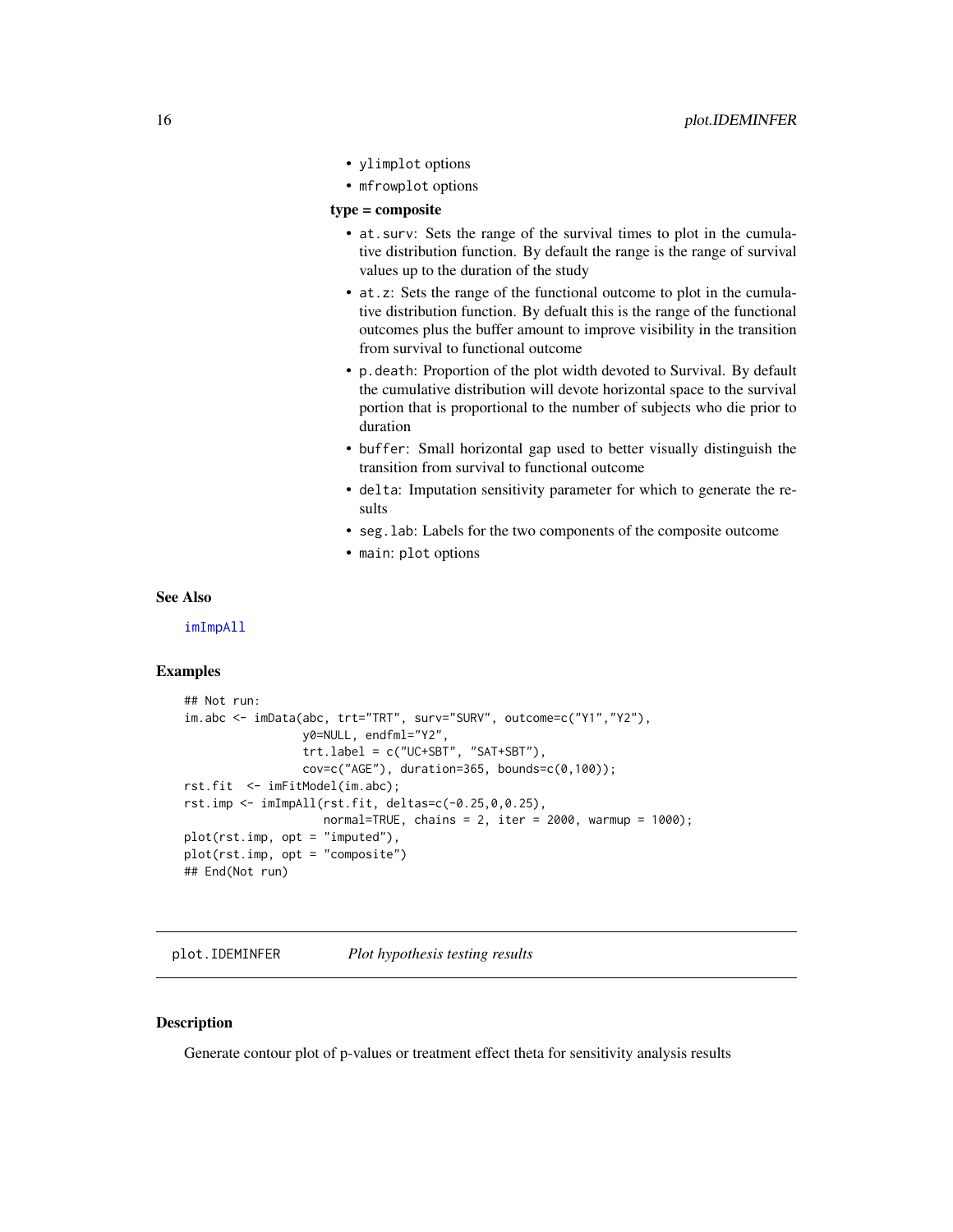# <span id="page-16-0"></span>plot.IDEMSINGLE 17

# Usage

```
## S3 method for class 'IDEMINFER'
plot(x, con.v = 0.05, nlevels = 30, opt = c("pvalue", "effect"), ...)
```
# Arguments

| $\mathsf{x}$ | A class IDEMINFER list generated by imInfer |
|--------------|---------------------------------------------|
| con.v        | Levels of contour plot                      |
| nlevels      | Levels of color scale                       |
| opt          | contour plots of pvalue or effect           |
|              | Options for filled.contour                  |

# Details

The plot will only be generated when bootstrap analysis has been conducted.

# Examples

```
## Not run:
rst.abc <- imData(abc, trt="TRT", surv="SURV", outcome=c("Y1","Y2"),
                 y0=NULL, endfml="Y2",
                 trt.label = c("UC+SBT", "SAT+SBT"),
                 cov=c("AGE"), duration=365, bounds=c(0,100));
rst.fit <- imFitModel(rst.abc);
rst.imp <- imImpAll(rst.fit, deltas=c(-0.25,0,0.25),
                    normal=TRUE, chains = 2, iter = 2000, warmup = 1000);
rst.est <- imInfer(rst.imp, n.boot = 100);
plot(rst.est);
## End(Not run)
```
plot.IDEMSINGLE *Plot MCMC mixing results*

#### Description

Plot method of the class IDEMSINGLE to generate traceplot of the imputed missing outcomes

#### Usage

```
## S3 method for class 'IDEMSINGLE'
plot(x, \ldots)
```

| x | A class IDEMSINGLE object returned from imImpSingle |
|---|-----------------------------------------------------|
| . | Additional arguments                                |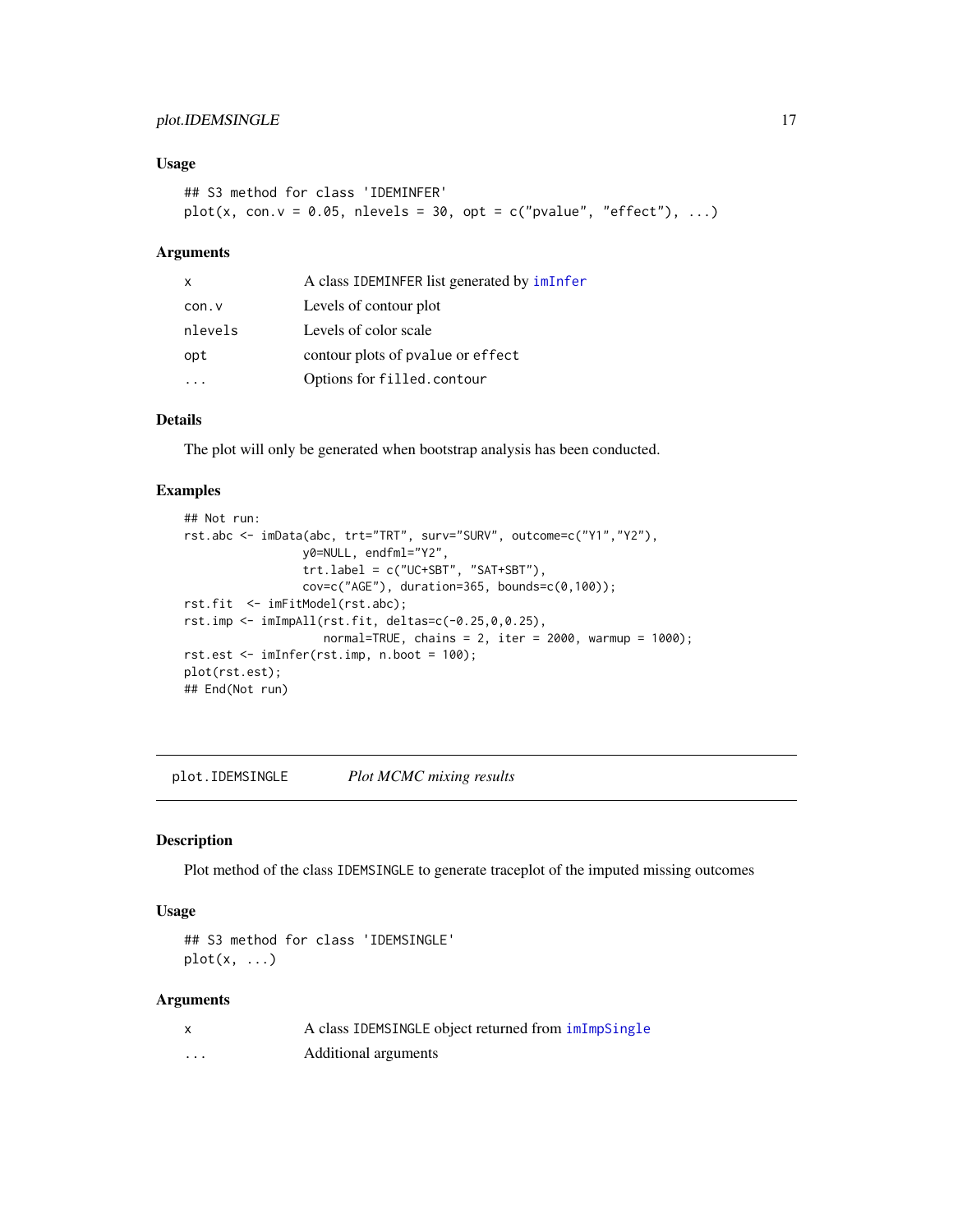# See Also

[imImpSingle](#page-9-1)

# Examples

```
im.abc <- imData(abc, trt="TRT", surv="SURV", outcome=c("Y1","Y2"),
                y0=NULL, endfml="Y2",
                 trt.label = c("UC+SBT", "SAT+SBT"),
                 cov=c("AGE"), duration=365, bounds=c(0,100));
im.fit <- imFitModel(im.abc);
im.imp.single <- imImpSingle(abc[1,], im.fit,
                             chains = 4, iter = 200, warmup = 100);
plot(im.imp.single);
```
plot.summary.IDEMINFER

*Plot survivors only and SACE analysis results*

# Description

Generate a plot of survivor only and survivor average causal effect values

#### Usage

```
## S3 method for class 'summary.IDEMINFER'
plot(
  x,
 opt = c("pvalue", "effect"),
 by.sace = TRUE,
 delta = 0,
 delta1 = 0,
  sace.delta = NULL,
  ...
\mathcal{L}
```

| $\mathsf{x}$ | A class summary. IDEMSACE object generated by summary of IDEMINFER                                                                                                                    |
|--------------|---------------------------------------------------------------------------------------------------------------------------------------------------------------------------------------|
| opt          | contour plots of pvalue or effect                                                                                                                                                     |
| by sace      | Logical value. If True, create a contour plot for given SACE sensitivity parame-<br>ter. Otherwise, create a plot for treatment effect for given imputation sensitivity<br>parameters |
| delta0       | Selected treatment arm 0 sensitivity parameters                                                                                                                                       |
| delta1       | Selected treatment arm 1 sensitivity parameters                                                                                                                                       |
| sace.delta   | Single SACE sensitivity parameter                                                                                                                                                     |
| .            | Options for plot                                                                                                                                                                      |

<span id="page-17-0"></span>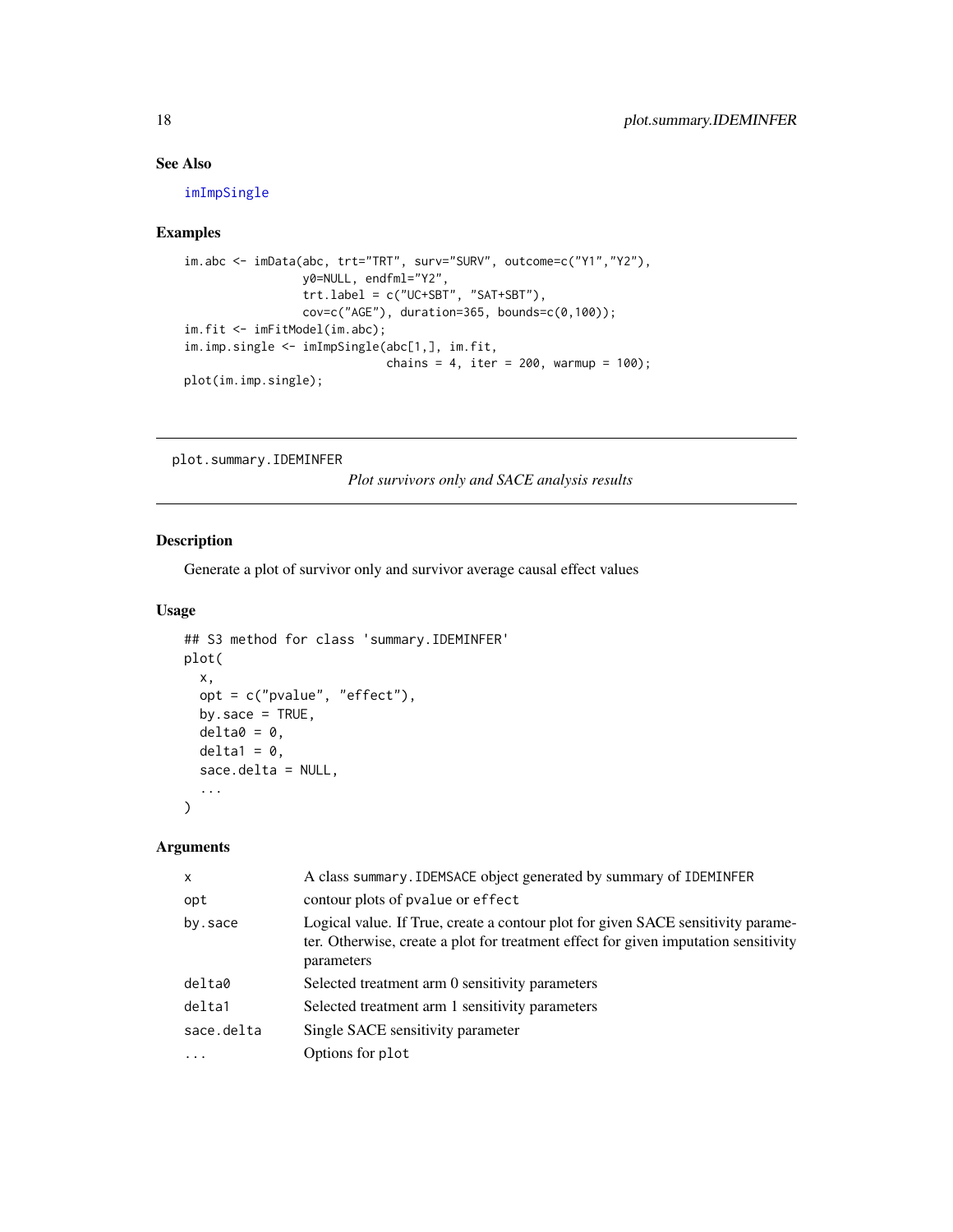# <span id="page-18-0"></span>print.IDEMDATA 19

#### Details

The plot function will only generate the contour plot of p-values or treatment effects on functional outcomes for survivors only analyses.

For SACE analysis, the plot function generates contour plot of line plot based on the value of by.sace.

#### Examples

```
## Not run:
rst.abc <- imData(abc, trt="TRT", surv="SURV", outcome=c("Y1","Y2"),
                 y0=NULL, endfml="Y2",
                 trt.label = c("UC+SBT", "SAT+SBT"),
                 cov=c("AGE"), duration=365, bounds=c(0,100));
rst.fit <- imFitModel(rst.abc);
rst.imp <- imImpAll(rst.fit, deltas=c(-0.25,0,0.25),
                    normal=TRUE, chains = 2, iter = 2000, warmup = 1000);
rst.infer \leq imInfer(rst.imp, n.boot = 100, effect.quantiles = c(0.25, 0.5, 0.75));
rst.survivors <- summary(rst.infer, opt="survivor");
plot(rst.survivors);
## End(Not run)
```
print.IDEMDATA *Print IDEMDATA object*

#### Description

Print the specification details of class IDEMDATA objects generated by [imData](#page-3-1)

#### Usage

```
## S3 method for class 'IDEMDATA'
print(x, \ldots)
```
#### Arguments

| $\times$ | A class IDEMDATA object generated by imData |
|----------|---------------------------------------------|
| $\cdots$ | Additional arguments                        |

#### See Also

[imData](#page-3-1)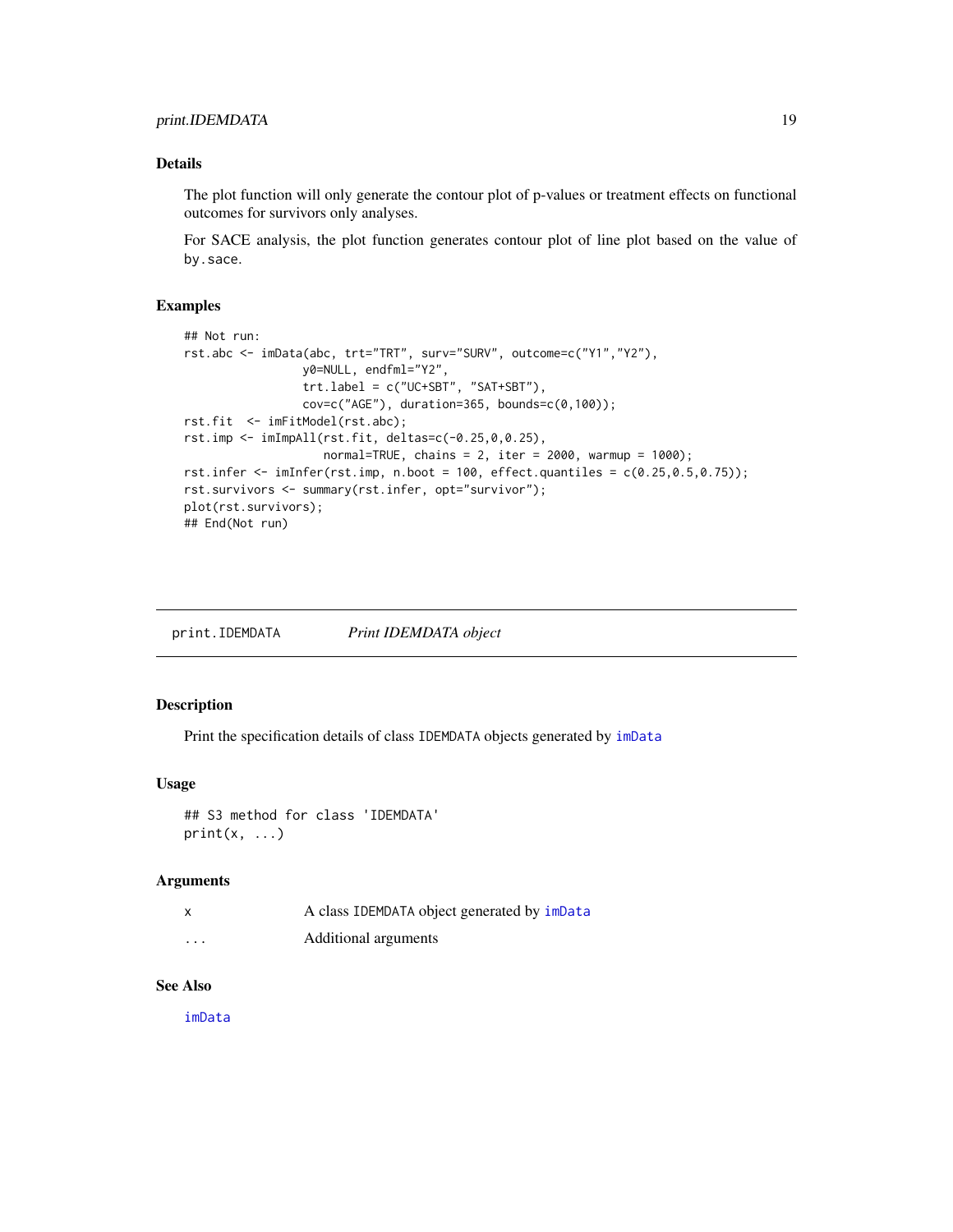<span id="page-19-0"></span>print.IDEMERROR *Print error messages*

# Description

Print error messages in the parameter specifications generated by [imData](#page-3-1)

#### Usage

```
## S3 method for class 'IDEMERROR'
print(x, html = FALSE, ...)
```
# Arguments

| X        | A class IDEMERROR object returned by impata when there are misspecifications                                          |
|----------|-----------------------------------------------------------------------------------------------------------------------|
| html     | Logical indicator for the format of the error messages. When TRUE, the error<br>messages are formatted in HTML format |
| $\cdots$ | Additional arguments                                                                                                  |

#### See Also

[imData](#page-3-1)

# Examples

```
## Not run:
rst.data <- imData(abc, trt="TRT", outcome=c("Y1","Y2"), y0=NULL,
                  endfml="Y3", bounds=c(10,20), duration=365,
                   err.terminate=FALSE);
print(rst.data);
## End(Not run)
```
print.IDEMFIT *Print model fitting results*

# Description

Print method of the class IDEMFIT generated by  $imFitModel$ 

#### Usage

```
## S3 method for class 'IDEMFIT'
print(x, \ldots)
```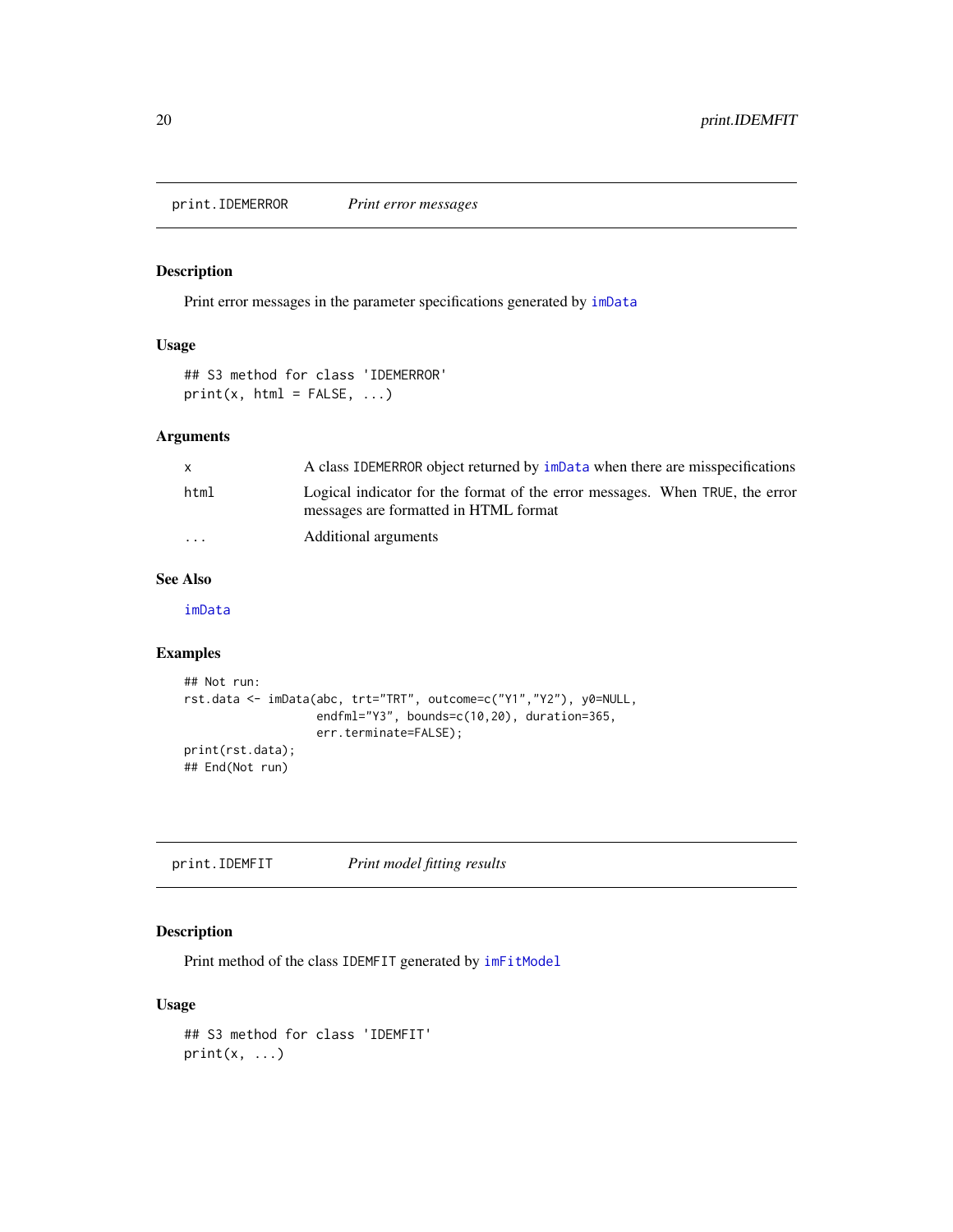# <span id="page-20-0"></span>print.IDEMIMP 21

#### Arguments

| x | A class IDEMFIT object generated by imFitModel |
|---|------------------------------------------------|
| . | Additional arguments                           |

#### Details

Print the results from lm for all the models

#### See Also

[imFitModel](#page-5-1)

print.IDEMIMP *Print imputation results*

# Description

Print method for class IDEMIMP objects generated by [imImpAll](#page-6-1)

# Usage

## S3 method for class 'IDEMIMP'  $print(x, \ldots)$ 

# Arguments

|         | A class IDEMIMP object returned from imImpAll |
|---------|-----------------------------------------------|
| $\cdot$ | Extra arguments                               |

# See Also

[imImpAll](#page-6-1)

print.IDEMINFER *Print inference results*

# Description

Print method of class IDEMINFER for treatment effect estimation and hypothesis testing results

#### Usage

```
## S3 method for class 'IDEMINFER'
print(x, delta0 = NULL, delta1 = NULL, ...)
```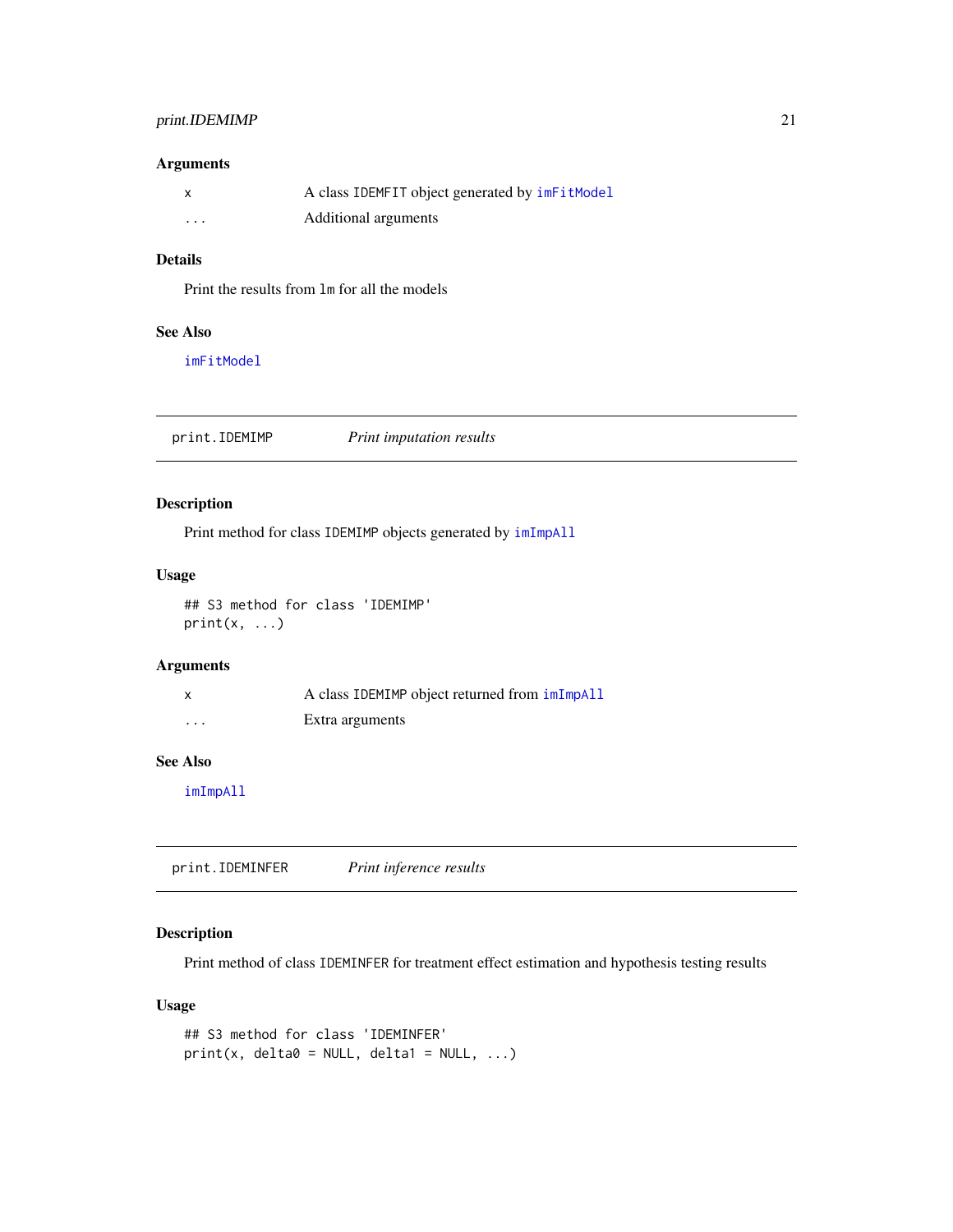# <span id="page-21-0"></span>Arguments

| x      | A class IDEMINFER list generated by imInfer     |
|--------|-------------------------------------------------|
| delta0 | Selected treatment arm 0 sensitivity parameters |
| delta1 | Selected treatment arm 1 sensitivity parameters |
|        | Extra arguments                                 |

#### Examples

```
## Not run:
rst.abc <- imData(abc, trt="TRT", surv="SURV", outcome=c("Y1","Y2"),
                 y0=NULL, endfml="Y2",
                 trt.label = c("UC+SBT", "SAT+SBT"),
                 cov=c("AGE"), duration=365, bounds=c(0,100);
rst.fit <- imFitModel(rst.abc);
rst.imp <- imImpAll(rst.fit, deltas=c(-0.25,0,0.25),
                    normal=TRUE, chains = 2, iter = 2000, warmup = 1000);
rst.test <- imInfer(rst.imp, n.boot = 100);
print(rst.test, delta0 = 0, delta1 = 0.15)
## End(Not run)
```
print.IDEMSINGLE *Print MCMC mixing checking result*

#### Description

Print method for class IDEMSINGLE objects generated by [imImpSingle](#page-9-1)

#### Usage

```
## S3 method for class 'IDEMSINGLE'
print(x, \ldots)
```
#### Arguments

| $\boldsymbol{\mathsf{x}}$ | A class IDEMSINGLE object returned from $imImpSingle$ |
|---------------------------|-------------------------------------------------------|
| $\cdots$                  | Additional arguments                                  |

# See Also

[imImpSingle](#page-9-1)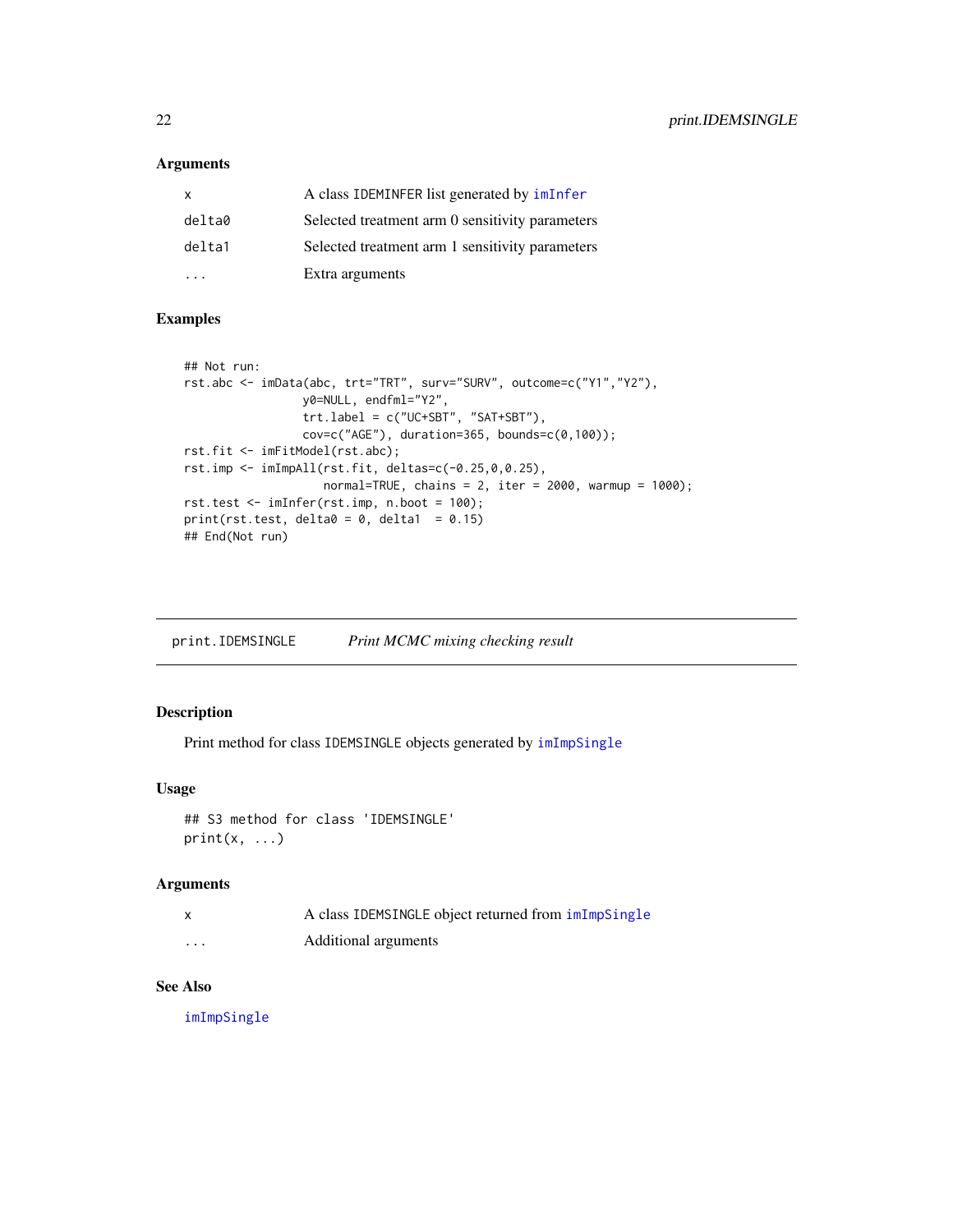<span id="page-22-0"></span>print.summary.IDEMINFER

*Print survivors only or SACE analysis results*

# Description

Print survivors only or SACE analysis results

# Usage

```
## S3 method for class 'summary.IDEMINFER'
print(x, delta0 = NULL, delta1 = NULL, ...)
```
# Arguments

| $\mathsf{x}$ | A class IDEMINFER list generated by imInfer     |
|--------------|-------------------------------------------------|
| delta0       | Selected treatment arm 0 sensitivity parameters |
| delta1       | Selected treatment arm 1 sensitivity parameters |
| .            | Extra arguments                                 |
|              |                                                 |

summary.IDEMDATA *Summary of IDEMDATA object*

# Description

Summarize the missing data information for class IDEMDATA objects generated by [imData](#page-3-1).

# Usage

```
## S3 method for class 'IDEMDATA'
summary(object, opt = c("misstable", "missid", "trt"), endponly = FALSE, ...)
```

| object   | A class IDEMDATA object returned by imData                                                                                                                                                                                                                          |
|----------|---------------------------------------------------------------------------------------------------------------------------------------------------------------------------------------------------------------------------------------------------------------------|
| opt      | Types of the summarization                                                                                                                                                                                                                                          |
|          | • misstable: Summarize the frequencies of each missing pattern                                                                                                                                                                                                      |
|          | • missid: Summarize the indices of subjects that need imputation, <i>i.e.</i> sur-<br>vivors with functional endpoint missing<br>• trt: Treatment arms                                                                                                              |
| endponly | Logical variable that indicates whether clinical outcomes not used in calculating<br>the functional outcome are considered as missing and should be imputed. The<br>default is FALSE, indicating that all missing clinical outcomes will be imputed<br>sequentially |
|          | Extra arguments                                                                                                                                                                                                                                                     |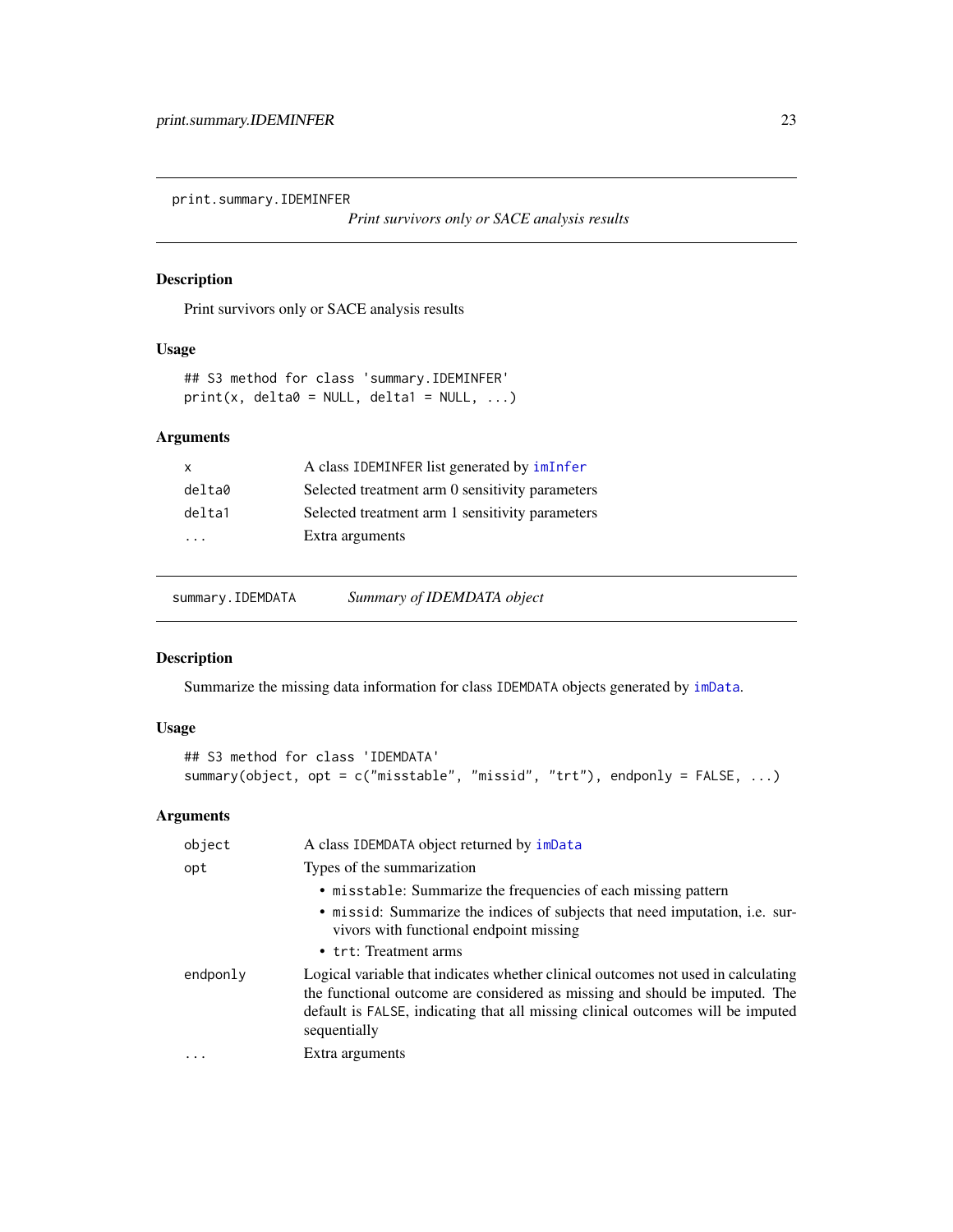# <span id="page-23-0"></span>Value

A dataframe with frequencies of each missing pattern when opt is misstable.

A vector of indices of subjects that need imputation when opt is missid.

A vector of treatment arms in the data when opt is trt.

# See Also

[imData](#page-3-1)

summary.IDEMINFER *Summary of the inference results*

# Description

Summarize survivors only or Survivor Averaged Causal Effect (SACE) based on the imputation and bootstrap analysis

# Usage

```
## S3 method for class 'IDEMINFER'
summary(object, opt = c("survivor", "SACE"), sace.deltas = NULL, ...)
```
# Arguments

| object      | A class IDEMINFER list generated by imInfer                                                                                                                                                                                       |
|-------------|-----------------------------------------------------------------------------------------------------------------------------------------------------------------------------------------------------------------------------------|
| opt         | Types of the summary                                                                                                                                                                                                              |
|             | • survivor: Survivors only analysis<br>• SACE: Survivor Averaged Causal Effect                                                                                                                                                    |
| sace.deltas | Vector of sensitivity parameters for SACE estimation. If NULL, the values will<br>be generated based on the standard deviations of the estimated differences in the<br>functional outcomes between the treatment and control arms |
|             | Optional arguments for summary                                                                                                                                                                                                    |

# Details

For SACE, the default sensitivity parameters will be determined by the standard deviation of the treatment effect size on the functional outcomes.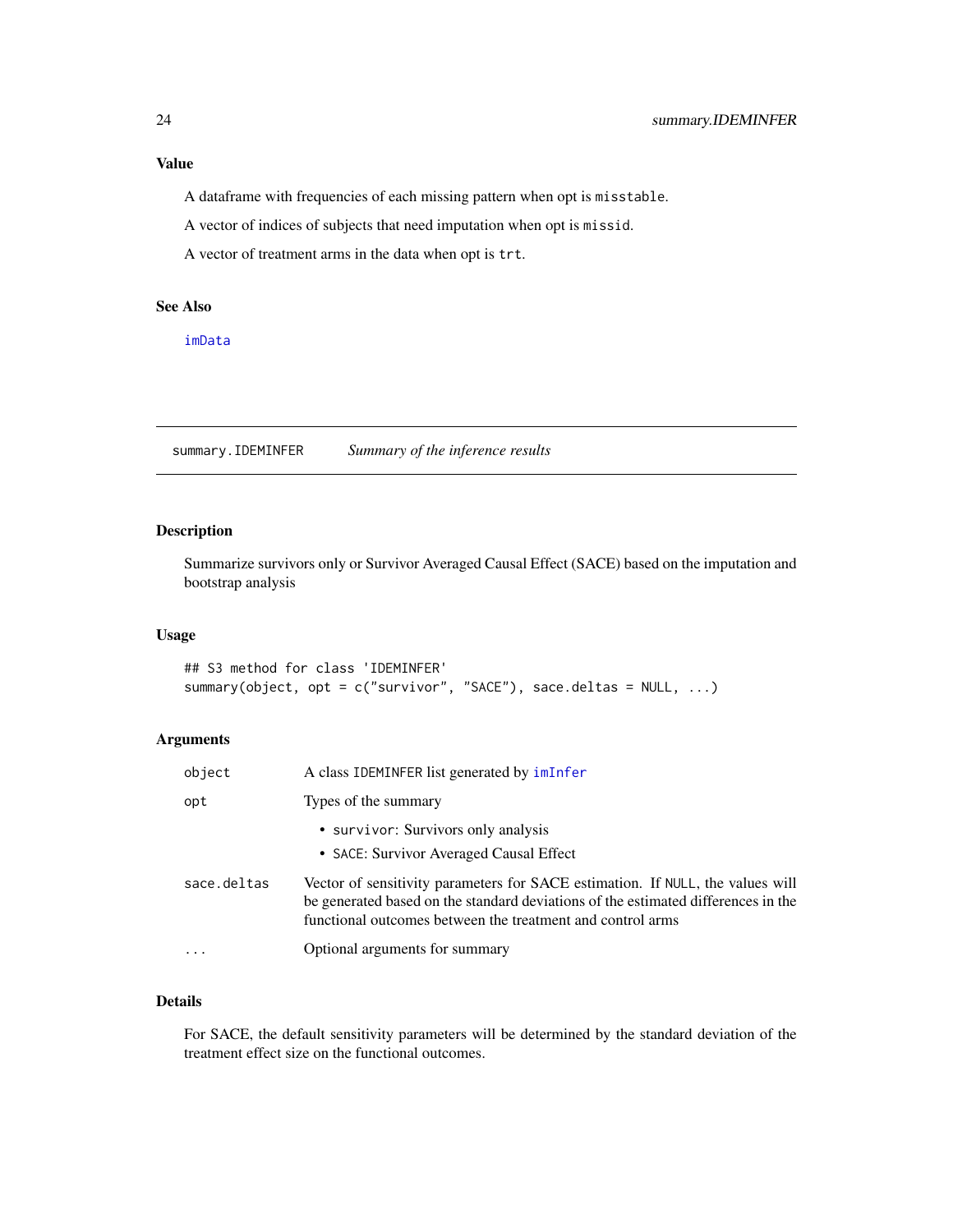#### Value

A class summary.IDEMINFER list containing

deltas imputation sensitivity parameters

n.boot number of bootstrap samples in bootstrap analysis

sace.deltas SACE sensitivity parameters when opt = SACE

rst A data frame with columns

- Delta0: Imputation sensitivity parameter for control arm,
- Delta1: Imputation sensitivity parameter for intervention arm
- SACE\_Delta: SACE sensitivity parameter when opt = SACE
- Effect: SACE estimate
- LB: Lower bound of the 95
- UB: Upper bound of the 95
- PValue: p-value when when n.boot > 0 in the IDEMINFER object

#### References

Chiba Y, VanderWeele TJ (2011). A simple method for principal strata effects when the outcome has been truncated due to death. American Journal of Epidemiology 173(7):745-751.

#### Examples

```
## Not run:
rst.abc <- imData(abc, trt="TRT", surv="SURV", outcome=c("Y1","Y2"),
                 y0=NULL, endfml="Y2",
                 trt.label = c("UC+SBT", "SAT+SBT"),
                 cov=c("AGE"), duration=365, bounds=c(\emptyset,100);
rst.fit <- imFitModel(rst.abc);
rst.imp <- imImpAll(rst.fit, deltas=c(-0.25,0,0.25),
                    normal = TRUE, chains = 2, iter = 2000, warmup = 1000);
rst.infer \leq imInfer(rst.imp, n.boot = 100, effect.quantiles = c(0.25, 0.5, 0.75));
rst.sace <- summary(rst.infer, opt = "SACE")
## End(Not run)
```